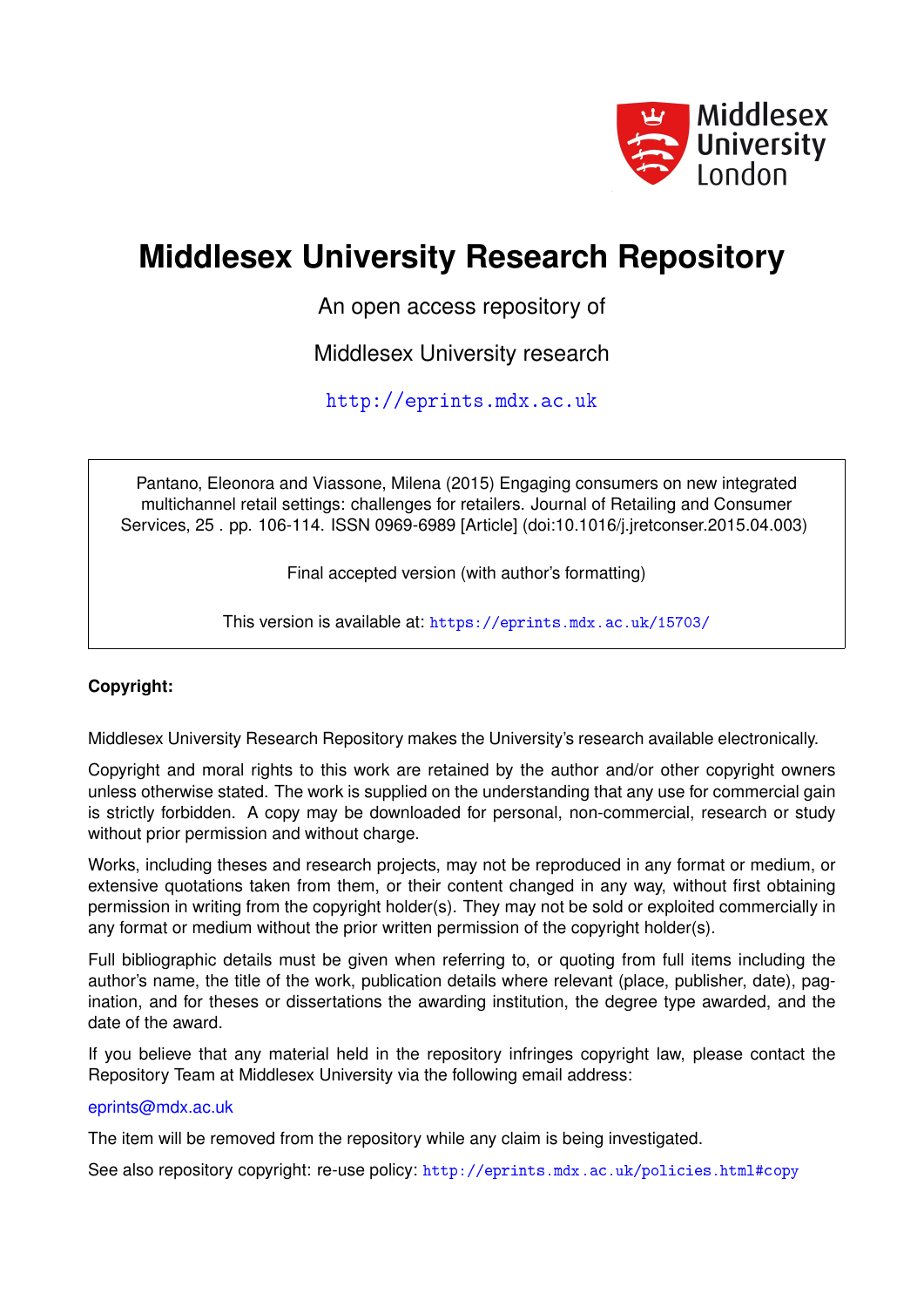**Engaging consumers on new integrated multichannel retail settings: challenges for retailers**

# **Abstract**.

The rapid diffusion of more channels for shopping posits new challenges for retailers, who need to compete in a complex environment for avoiding the problem of consumer crosschannel free riding. To discourage this behaviour, we propose a new environment where one retailer simultaneously handles more channels. The emerging integrated environment would engage more consumers if compared to the single handled channel, which in turn would avoid switching behaviours towards competitors' channels. Our empirical research, based on the stimulus-organism-response paradigm, involves a sample of 237 consumers who were asked to explore the new retail settings simulated in a university lab. The results lead us to suggest the effective combination of multiple channels managed by one retailer as the new challenge for scholars and practitioners. We note that our participants showed positive emotional reactions towards the environment, which lead them to choose this environment for purchases.

**Keywords**: multichannel marketing, retailing, technology management, shopping experience, consumer behaviour, cross-channel free riding

## **1. Introduction**

For a long time, the purchase of goods held through two main channels: retailer's web site and/or traditional point of sale, considered as independent channels. To date, web sites offer new interactive features to catch consumers, i.e. the possibility to virtual try the product, to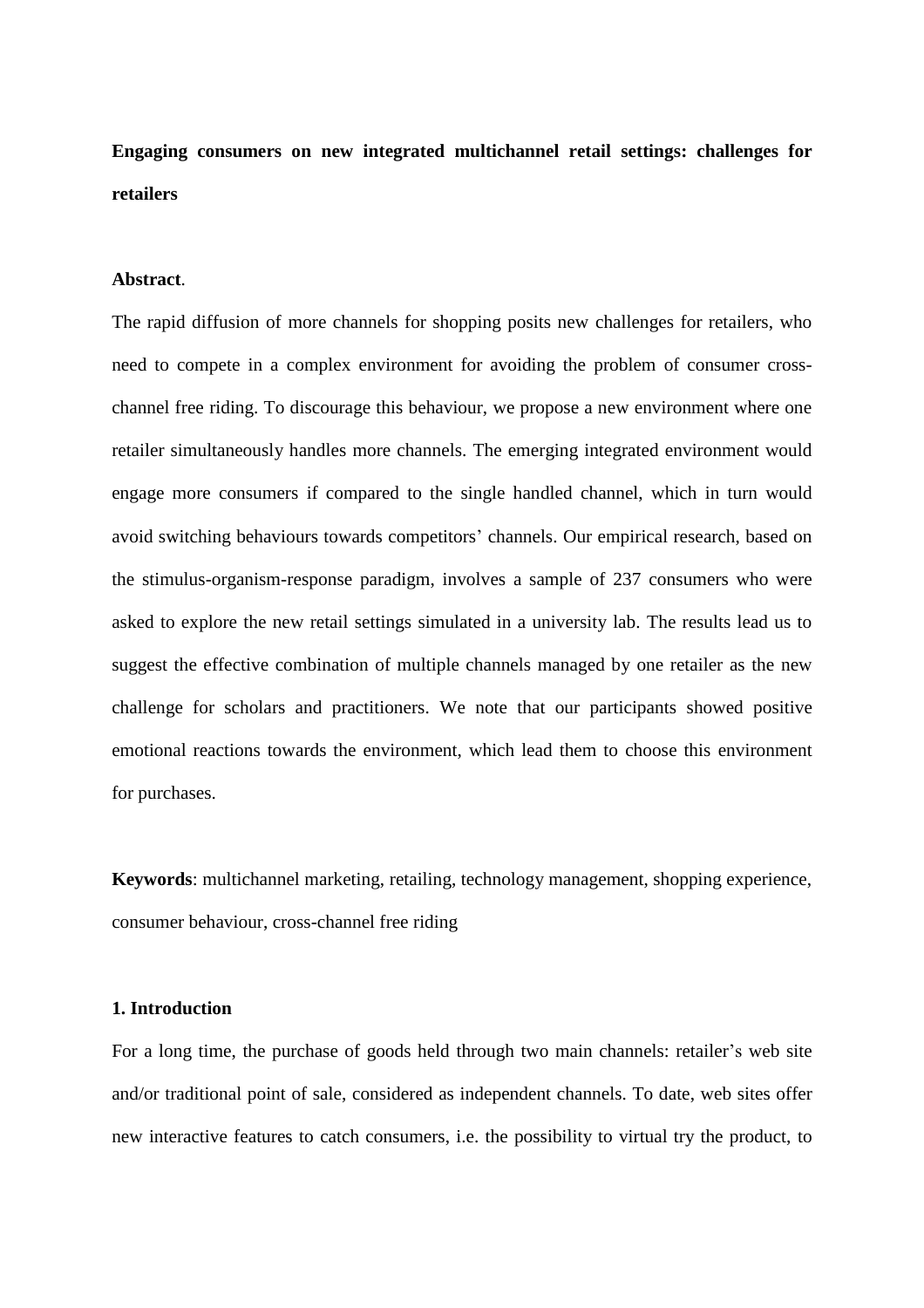achieve customized recommendations, etc. (Pantano, 2014), while mobile channel is emerging as the new mainstream for shopping activity based on ubiquitous access to product anytime and anywhere through consumer own mobile device (Pantano and Timmermans, 2014).

Moreover, the number of channels through which consumers may freely access, compare, choose and buy different items is increasing rapidly (Kim and Park, 2005; Kumar, 2010; Wagner et al., 2013; Pantano, 2014), with dramatic consequences for the traditional retail settings. Hence, retailers face new challenges to successfully compete in the emergent scenario (Neslin et al., 2006). For instance, consumers may use one channel for collecting information and a different one for effective buying managed by independent actors (Verhoef et al., 2007; Chiu et al., 2011; Hsieh et al., 2012; Blazquez, 2014). Past studies provide evidence that in the emerging multichannel scenario, consumers engage more purchases if compared to one-channel buyers (Dholakia et al., 2005; Seck and Philippe, 2013). Therefore, the complexity of the competitive market grows up, by soliciting retailers to perform simultaneously in different retail settings (i.e. the physical, online and mobile scenario). For these reasons, multichannel retailing occurs as hot research topic as it stresses retailers' ability to integrate different channels for shopping (Jin and Kim, 2010), by identifying the channel choice as a fundamental step for competing (Neslin & Shankar, 2009; Hsieh et al., 2012).

Prior works showed a huge interest by scholars and practitioners towards the multi- channel phenomenon, by largely focusing on the effect of multichannel on brand equity and loyalty (Keller, 2010; Hsieh et al., 2012), on the comparison of multichannel retailing and *pure* etailing (Jin and Kim, 2010), on the linkage between attitude toward physical retailer and online one (Kim and Park, 2005), on consumer switching behaviour and subsequent costs for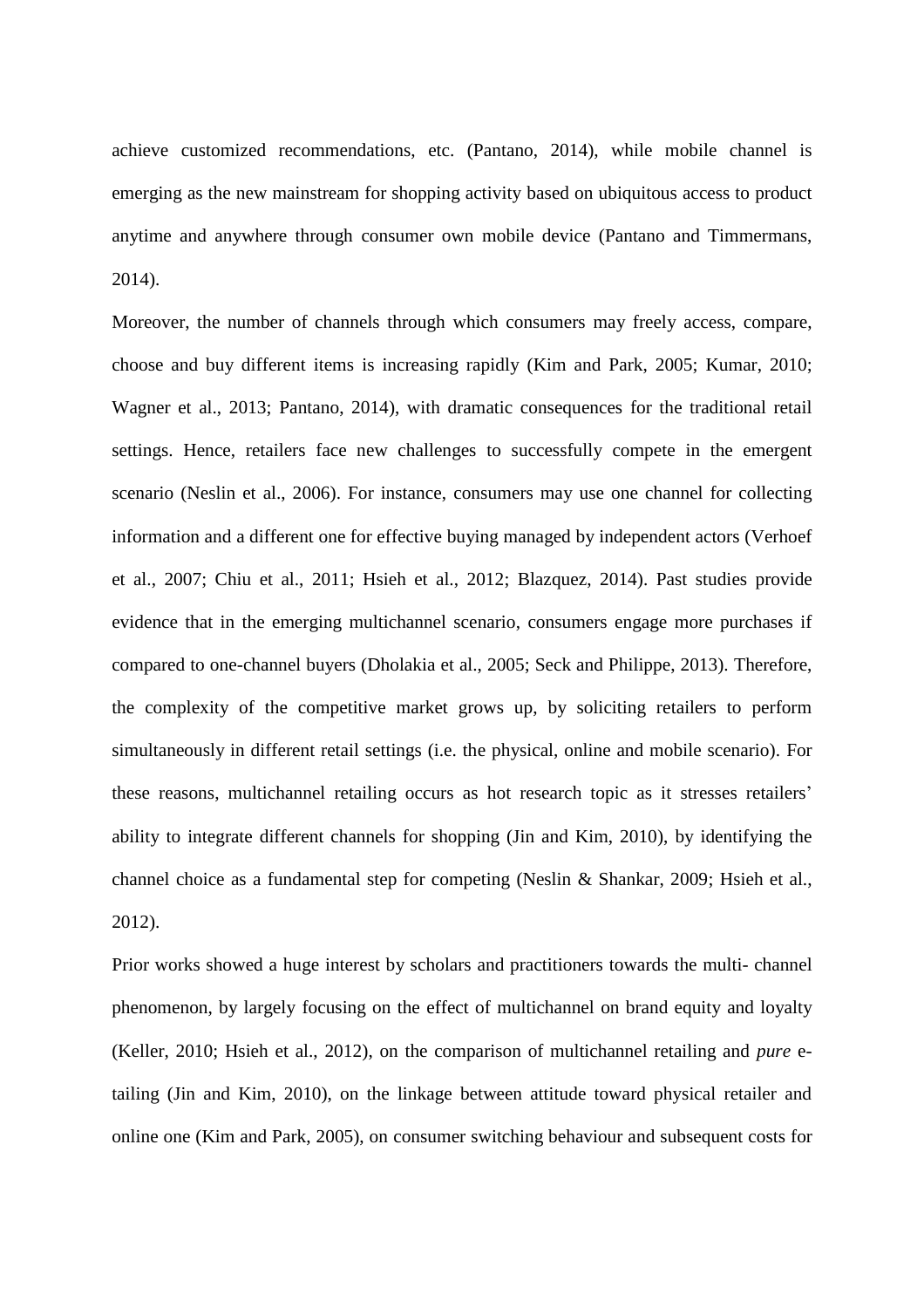retailers (Wallace, et al., 2004; Dholakia et al., 2010), and on targeting consumers based on their channel preferences (Dholakia et al., 2010).

Although some retailers started being aware of the importance to develop new practices for handling more channels within the same environment (e.g. Walmart is trying to expand online grocery along with in-store pickup test), there is still a gap in the literature concerning consumers' response towards the emerging retail settings and management practices.

In this paper we refer to a new multichannel environment characterized by the integration of different channels managed by one retailer and available within the same (physical) store. In particular, we explore the interactions between consumers and products on the emerging retail settings in order to examine the extent to which an exploratory sample of participants is willing to adopt this multichannel environment for purchases, while reducing the switching behaviour to other competitors.

To achieve this goal, we developed an integrated store devoted to fashion accessories within the university lab, investigated through the Stimulus-Organism-Response (S-O-R) paradigm to demarcate consumers' response towards the new multichannel retail settings. We propose that the new store (stimulus) influences shopping experience in terms of perception of service quality satisfaction, and attitude (organism), which in turn influence their purchase intention (response).

The present paper is organized as follows: the first part develops the conceptual framework and hypotheses; the subsequent one describes the research design, including the survey with consumers who experienced the new store. Empirical results are then discussed. Finally, the paper presents some implications for scholars and practitioners and future research suggestions.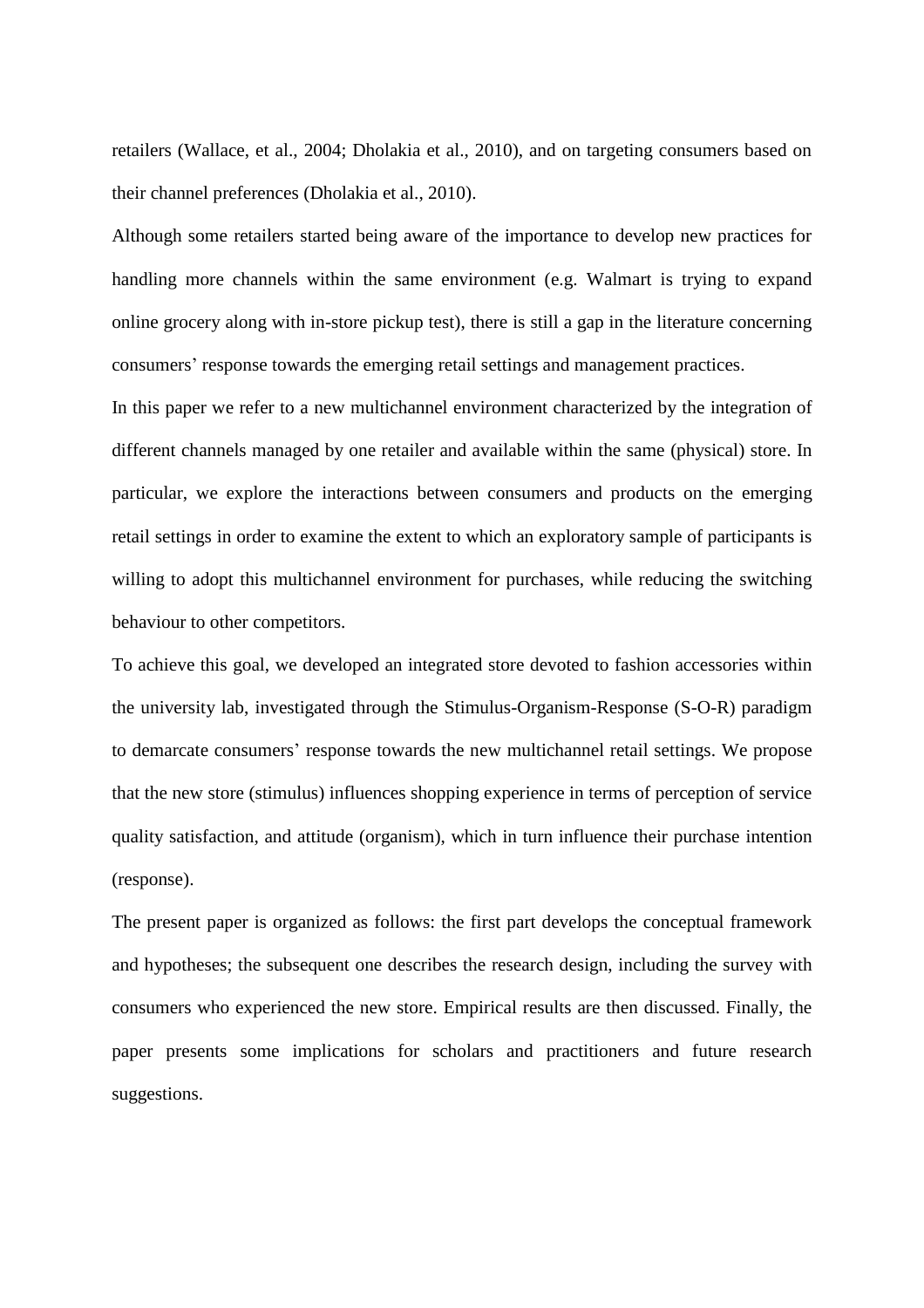# **2. Theoretical background**

Traditionally, store is a single (physical) marketing channel, which supports firm-consumers (and *vice versa*) interactions (Hsieh et al., 2012). Nowadays, this channel is no longer only a face-to-face contact point where consumers access the firms services, but it further provide interactive touch-points also to create and accomplish the service. For instance, these systems might act as a guide during the shopping experience and perform some tasks traditionally executed by humans and mediate the shopping experience, such as the automatic cask desks for self check-out (Pantano and Timmermans, 2014).

Past studies largely exploited the S-O-R paradigm within retail settings for understanding the effects of some elements on consumers' behaviour, i.e. for investigating the influence of store atmosphere on consumers purchasing behaviour (Kim et al., 2009; Kim and Lennon, 2010; Hsieh et al., 2012; Fan et al., 2013; Floh and Madlberger, 2013; White et al., 2013). In the present study, we adopt this paradigm to evaluate the new retail settings, consisting of the integration of multiple channels within the same points of sale and handled by one retailer (stimulus), which influences consumers' perception of the emerging service in the environment, satisfaction and attitude (organisms), which in turn influence their purchase intention (response).

In particular, "S" refers to the stimulus external to the human such as the atmospherics, "O" consists of the organism (the effect of stimuli on human affective response) such as the perceived retail quality, satisfaction and attitude, and "R" stands for human behavioural reaction, such as consumers' retention, loyalty, etc. (Neslin and Shankar, 2009; Hsieh et al., 2012).

Since several retailers have adopted advanced technologies for enhancing the delivered service and influencing consumers shopping behaviour (Schmitt and Zarantonello, 2013;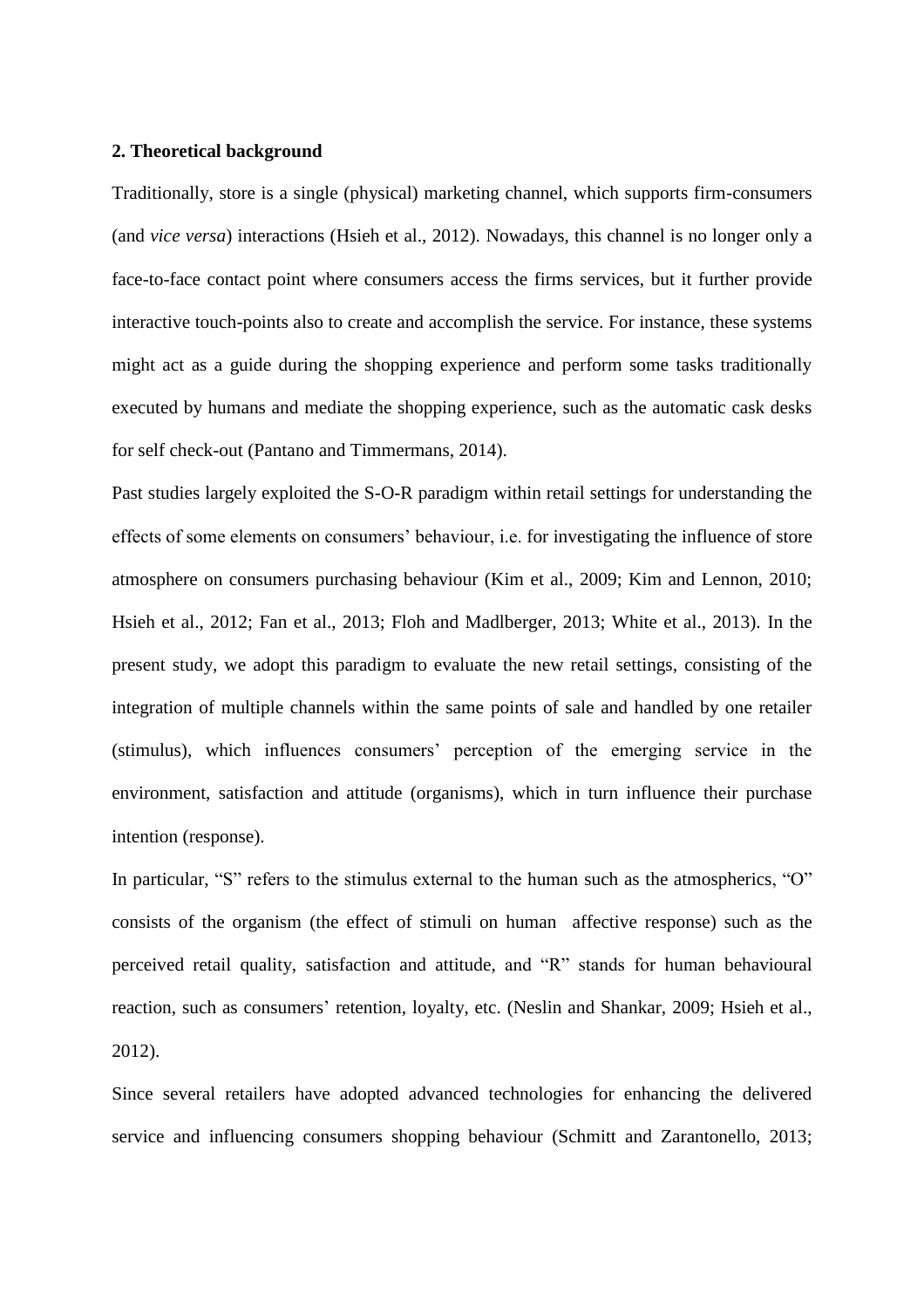Demirkan and Spoherer, 2014; Pantano and Timmermans, 2014, 2014; Pantano and Viassone, 2014), we employ purchase intention to describe the response, in terms of intention to purchase in this kind of store (which includes consumers' choice to use one of the retailer's channels for purchasing). As to "organism", the present study considers three key elements: perceived service quality, satisfaction and attitude. First, satisfaction is a driver of consumers purchase behaviour (Cheng et al., 2009; Keller, 2010; Parsons, 2011). Second, in a multichannel perspective, the positive benefits of the usage of a certain channel for consumers' purchases influence their switching behaviour across channels, and the subsequent channel choice, as well as the overall success of the multichannel strategy (Wallace et al., 2004; Chiu et al., 2011; Hsieh et al., 2012; Heitz-Spahn, 2013; Banerjee, 2014). Therefore, these elements have a key role in the S-O-R paradigm.

The current research further investigates the multichannel service quality perception as the benefit that leads to consumer satisfaction in a multichannel retail environment (Dholakia et al., 2010; Verhoef et al., 2007; Nelin and Shankar, 2009; Hsieh et al., 2012; Blazqeuz, 2014). Finally, to understand the nature of service in multichannel settings (Stimuli), this study considers two main constructs: "store atmosphere" and "channels availability". Store atmosphere refers to layout, product display, colour and lights, etc., while channels availability refers to the degree to which consumers are aware of the existence of different channels (Neslin et al., 2006; Vrechopoulos, 2010; Oh et al., 2012; Seck and Philippe, 2013; White et al., 2013). Accordingly, combining the above mentioned aspects of the new multi channels environment and the S-O-R paradigm, we propose the framework illustrated in Figure 1. This model states that the new multichannel characteristics in terms of atmosphere and channels availability (stimuli) influence consumers' perception of the service quality,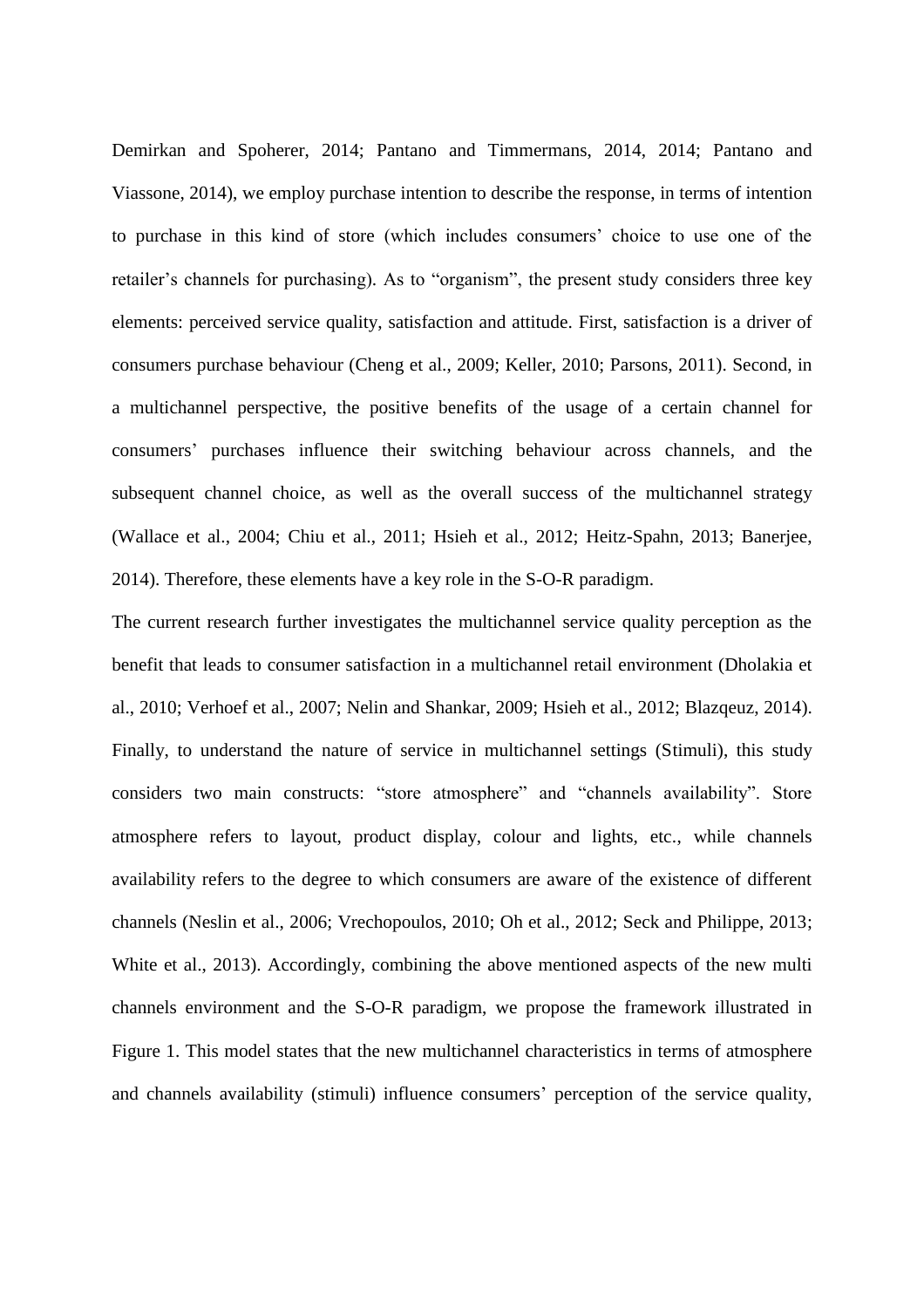satisfaction and attitude (organism), which in turn influence their purchase intention (response).



Figure 1: Research framework

# **2.1 Store atmosphere and channels availability**

Past studies explained the huge impact of store atmosphere on retail patronage (Parsons, 2011), underlying the extent to which this element is a driver of such behaviours, with emphasis on apparel stores (Spies et al., 1997; Keller, 2010; Parsons, 2011). In fact, the positive feelings emerging during consumers' interaction with the environment lead to positive shopping outcomes (i.e. more purchases), pushing consumers to consider some stores as more appealing than others.

Past studies also agreed that consumers are exposed to many sensory stimuli while shopping, which in turn are able to alter their affective response (Cheng et al., 2009). These stimuli consist of lightening, colours, products display, etc. (Porat et al., 2007; Cheng et al., 2009;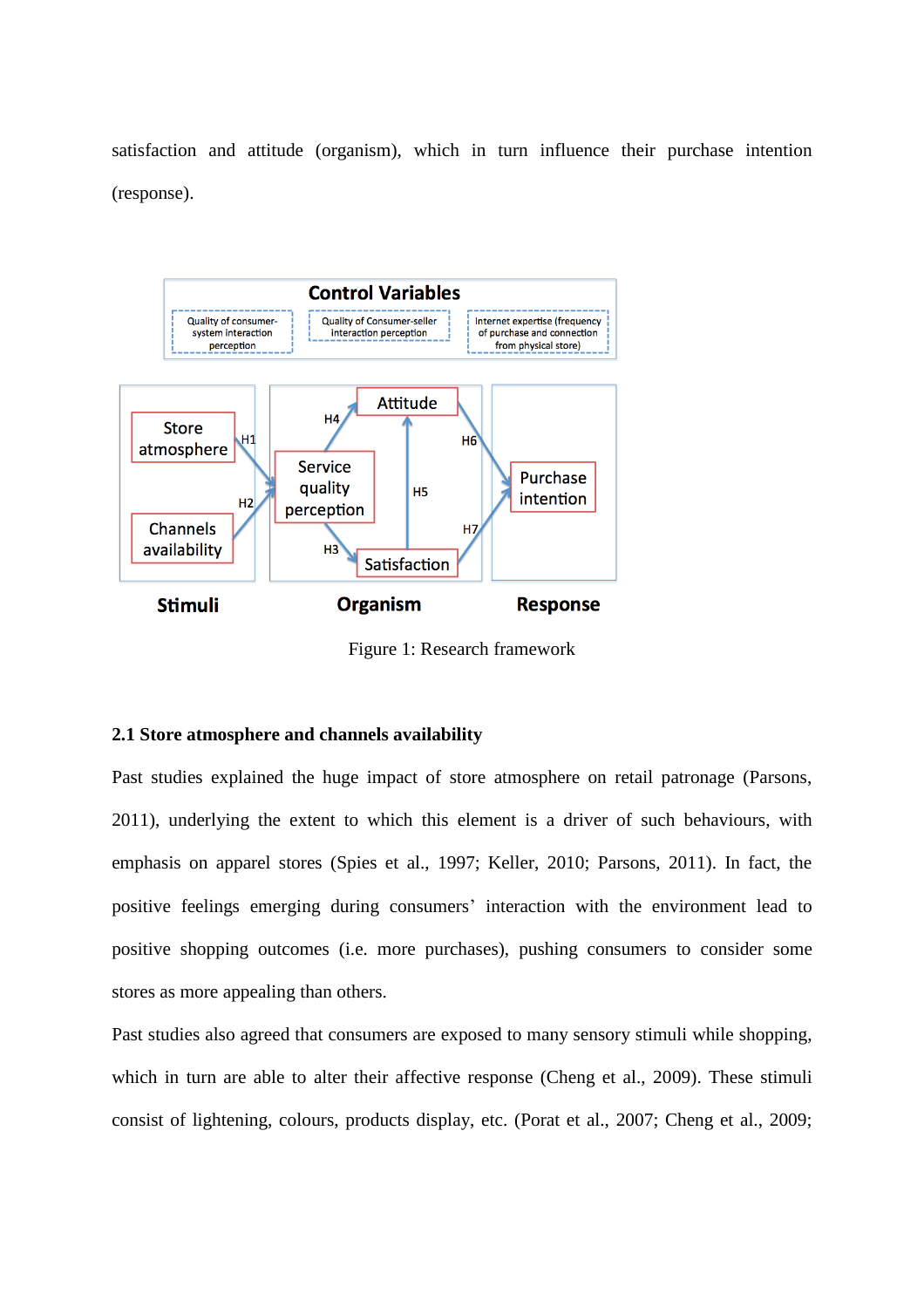White et al., 2013). The introduction of advanced technologies changes the traditional store atmosphere, by leading consumers to new shopping experiences based on the interaction with an automated system (Schmitt and Zarantonello, 2013; Demirkan and Spohrer, 2014; Pantano and Timmermans, 2014). For instance, large interactive displays (i.e. digital signage) have a large influence on consumer experience, by soliciting feeling of entertainment and pleasure (Dennis et al., 2014).

In the one hand, the presence of new technologies might provide an image of futuristic and innovative store able to influence that part of population interested in technological innovation (Pantano and Viassone, 2014); in the other one, they enhance products displaying, provided information and the information access points, while proposing entertainment elements that may engage more consumers (Pantano and Timmermans, 2014; Poncin and Mimoun, 2014).

Summarizing, current scenario is characterized by a huge consumers' demand of entertaining and efficient shopping experiences suggests an extension of traditional offer through innovative technologies, by maintaining the same quality of service and products across different channels and a spreading of channels/technologies through which consumers can select, compare, purchase products, and interact, such as Internet, ATMs, bricks-and-mortar stores, mobile apps, etc. (Neslin et al., 2006). Therefore, this innovative force pushes retailers to consider new actions contrasting consumers' switching behaviours across channels (crosschannel free riding) (Wallace et al., 2004; Neslin et al., 2006; Chiu et al., 2011; Heitz-Spahn, 2013; White et al., 2013; Pantano and Viassone, 2012). In the case of channels that are independent from each other, handled by different retailers/service providers and offering different services or prices of the same product, consumers cross channel free riding acquires a dramatic role for retailers' survival (Wallace et al., 2004). A solution might rely on the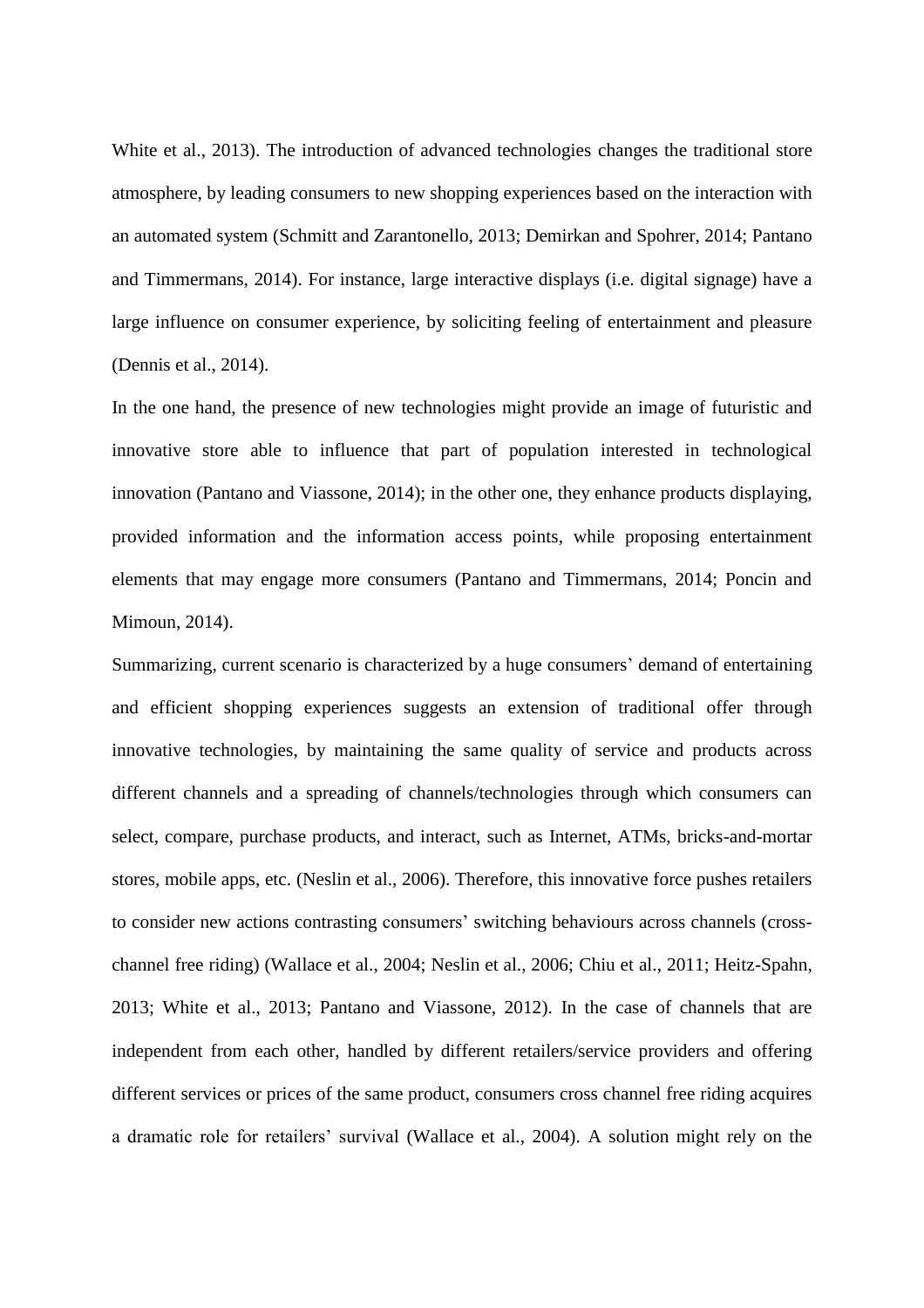efficient integration of different channels that would involve the collaborative combination of the multiple functions offered by the available technologies. The recent progresses in informatics support the integration of more technologies within the same point of sale, creating innovative and technology-enriched environments (Pantano and Timmermans, 2014). For these reasons, the management of multiple channel retailing, usually allocated and handled by different actors, becomes a major issue for the current literature.

While recent studies consider each channel as a stand-alone unit (Blazquez, 2014; Heitz-Spahn, 2013; Hsieh et al., 2012), our paper aims at evaluating the role of multiple channels handled by the one retailer within the same retail settings, for improving the benefits of each channel and supporting retailers in managing consumers and products across channels. The idea of multichannel systems relies on delivering superior experiences for consumers within and across different channels, which involves the integration of information, negotiation, exchange, and financial flows (Banerjee, 2014). The service offered would impact both the channel design and the quality of service output, while addressing the success of multichannel integration (Banerjee, 2014).

Hence, we hypothesize:

*H1: The more pleasant the store atmosphere, the higher the multichannel service quality consumers will perceive.*

*H2: The higher the channels accessibility of a retailer, the higher the multichannel service quality consumers will perceive.*

# **2.2. Perceived service quality**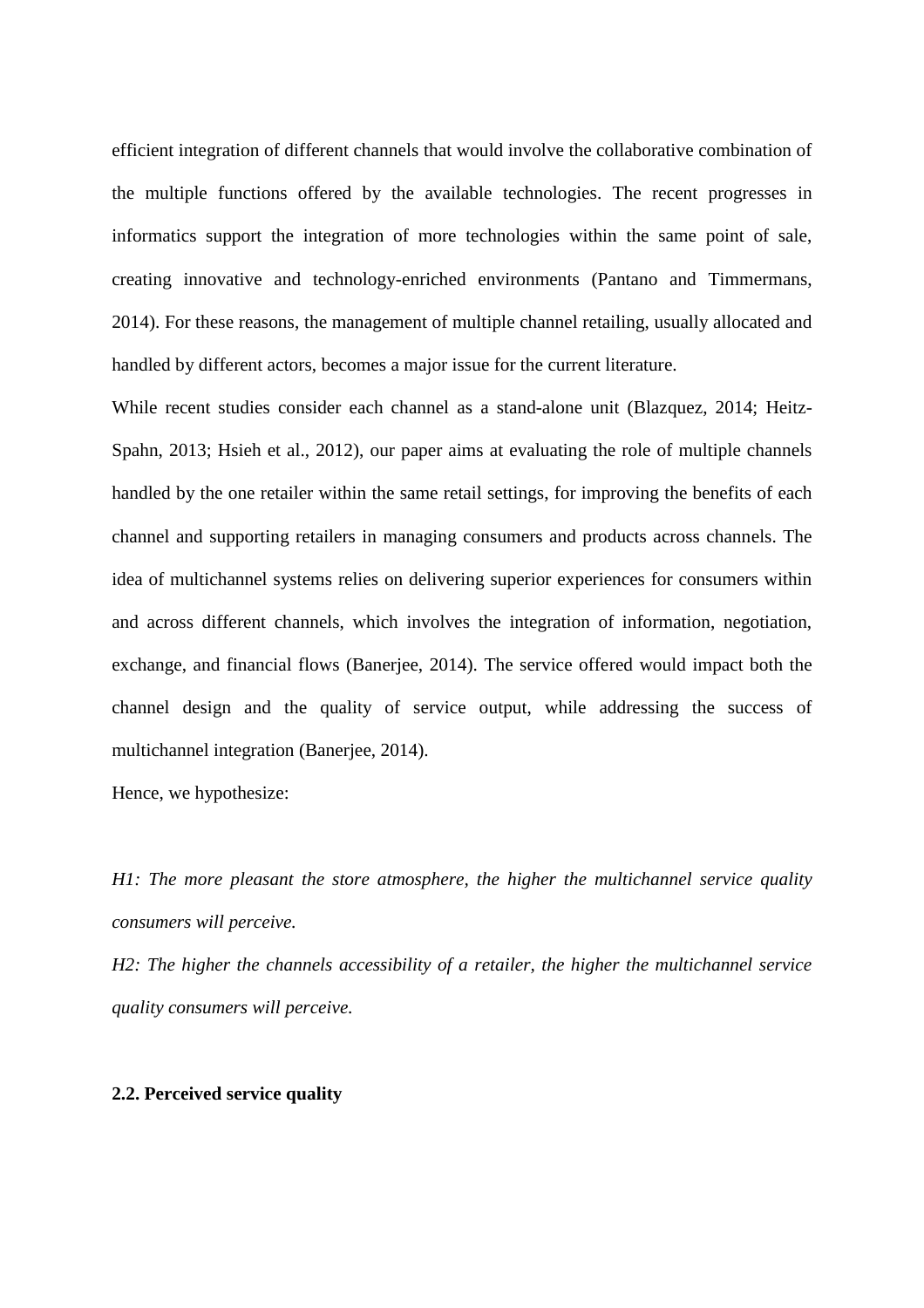Physical stores are traditionally characterized by a huge number of interpersonal relationships between client and seller (Herhausen et al., 2012; Pantano and Timmermans, 2014). The extensive use of advanced technologies affects these relationships, by mediating the usual communication among the actors while reducing the quantity of the interpersonal interactions (Chen et al., 2009; Williams et al., 2012; Zhu et al., 2013; Pantano and Viassone, 2014). In fact, these systems support service delivery without the direct frontline employees' assistance, while enhancing the service quality through the increasing speed and level of detail and customization of delivered information. At the same time, they collect data on consumers' behaviour (i.e. they might compare the items visualized and the ones purchased), which can be used for a deeper understanding of market trends and for developing more efficient strategies.

As anticipated, multiple channel strategies improve the delivered services portfolio, with benefits for consumers overall satisfaction (Wallace et al., 2004).The multichannel service quality represents the quality of the overall service experienced by consumers, and it is based on the quality of the (i) physical service (products and services delivered through a human interface), (ii) virtual service (quality of the service delivered through a technology-based interface), and (iii) integrated service (quality of the service experienced across multiple channels) (Sousa and Voss, 2006; Banerjee, 2014). The strength of multichannel systems relies on delivering superior experiences for consumers within and across different channels, by including the integration of information, negotiation, exchange, and financial flows (Banerjee, 2014). Indeed, the service offered would impact both the channel design and quality of service output, and plays a fundamental role on the success of multichannel integration (Banerjee, 2014). Similarly, the huge availability of channels for promoting a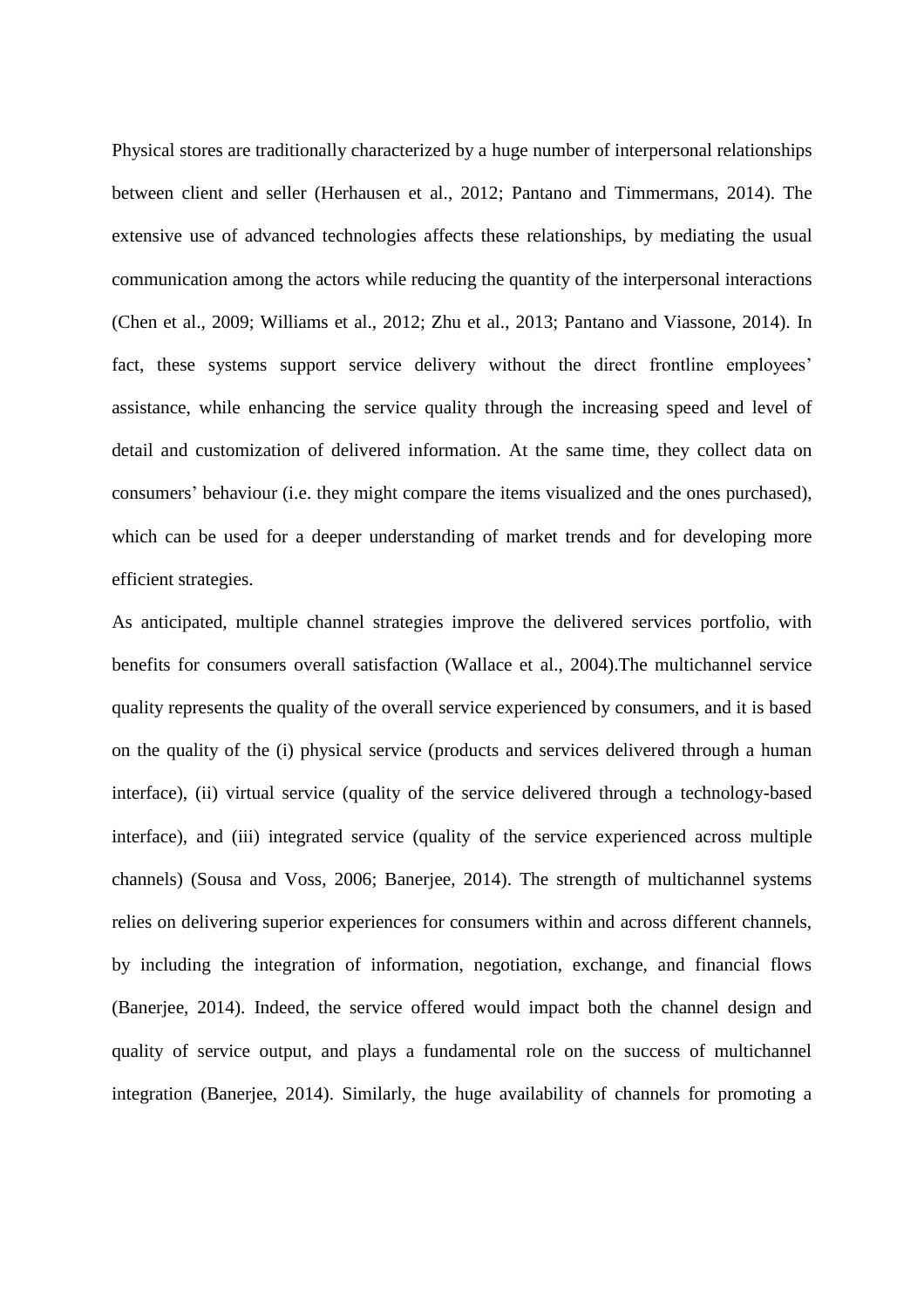certain product might cause an over exposure to the item, which might discourage consumers' purchase intention.

# **2.3 Satisfaction and attitude**

Satisfaction is a human feeling, a sort of overall pleasure emerging from a past experience (Taylor and Strutton, 2011). It is based on the disconfirmation of multiple attributes that influences the subsequent behavioural intention (Finn et al., 2009). In retail settings, it refers to consumers' evaluation of in-store experience as a sort of affective response towards the shopping experience (Wallace et al., 2004; van Riel et al., 2012; Marques et al., 2013).

Since the waiting time and the limited access to the service (for instance caused by the absence of shopping assistance, or by the high number of other consumers) reduce the perceived quality of a service, the slow service limits consumers' satisfaction, (Li et al., 2009; Noon and Mattila, 2009; van Riel et al., 2012; White et al., 2013). Thus, consumers perceive the service quality on the basis of their personal experience through the evaluation of several elements such as time for assistance, seller ability to respond to their requests, products offer and availability, etc.. Their positive perception of the in-store store service is considered an important antecedent of satisfaction (Lombart and Louis, 2012; De Canniere et al., 2010; Marques et al., 2013), retention and purchase intention, which leads to repeat the patronage behaviour (De Canniere et al., 2010).

Moreover, past studies highlighted the differences of satisfaction in online and offline scenarios, by emphasizing the dual role of consumers in the online retail environment as consumers and computer users, where the decision are mediated by the system interface (Finn et al., 2009).

Hence, we hypothesize: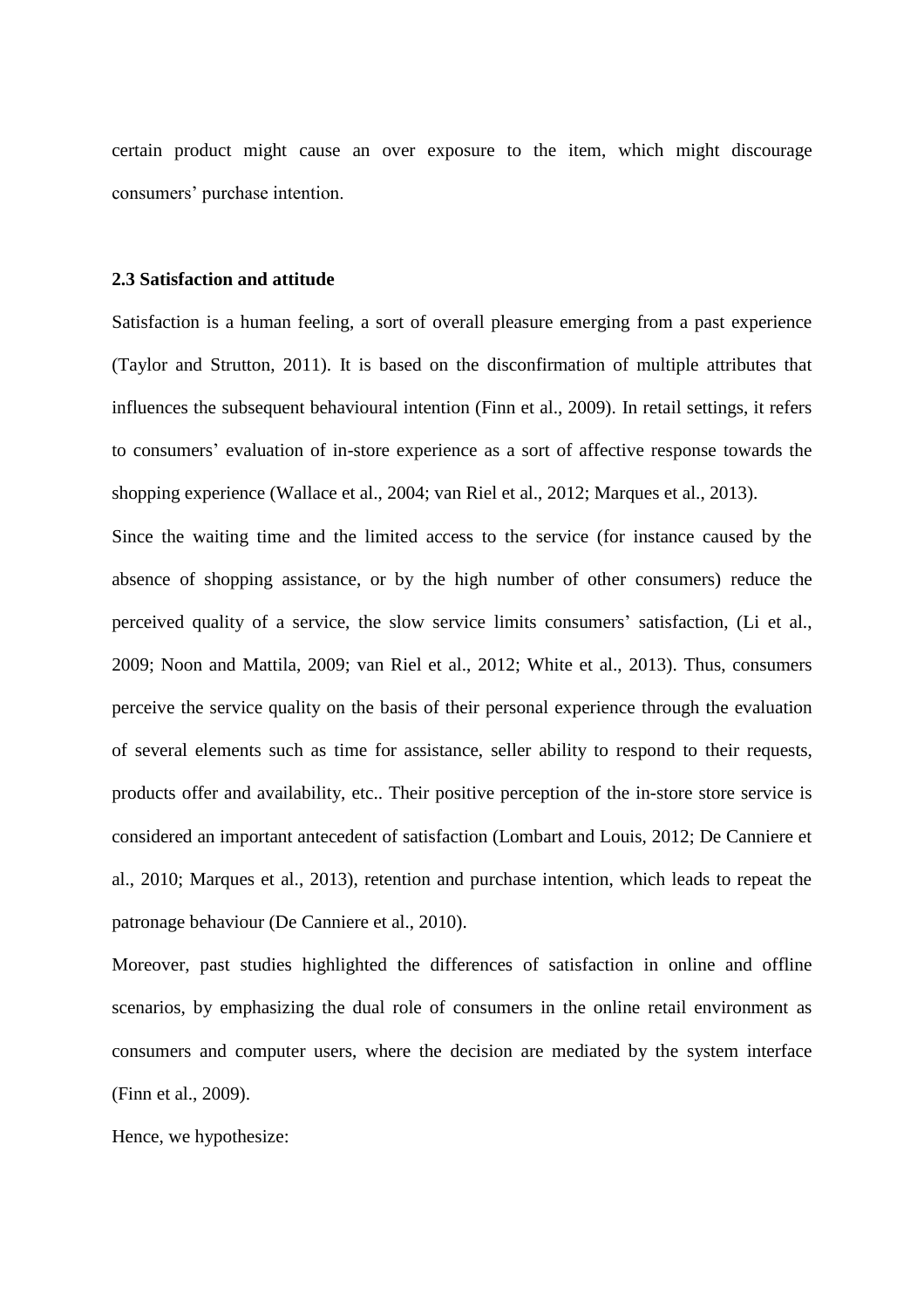*H3: The higher the degree of multichannel service quality that consumers will perceive, the higher their satisfaction will be.*

Accordingly, the new store environment might influence both satisfaction and other positive responses such as pleasure, arousal, attitudes that lead to positive behavioural reactions (i.e. purchase intention) (Wu et al., 2013; Groeppel-Klein, 2015). Moreover, different environmental factors solicit different affective and behavioural reactions (Wu et al., 2013). Past authors further demonstrated that if the quality service delivered is evaluated as high, consumers would show more favourable attitudes (Carlson and O'Cass, 2010). In particular, attitude refers to a disposition to reply to a certain stimulus resulting positive, neutral or negative affective state (Fishbein and Ajzen, 1975). Extending this definition to our new store, consumers' attitude toward the new integrated environment refers to a predisposition to reply in a favourable or unfavourable way.

Therefore, consumers' positive experience with the new environment, in terms of satisfaction, would increase their likelihood of showing positive attitudes towards our store. Therefore, we hypothesize:

*H4: The higher the consumers' perception of the quality of the multichannel retail service, the higher consumers' attitude towards this store will be.*

*H5: The higher the satisfaction of the new multichannel integrated store will be, the higher consumer's attitude towards this store will be.*

# **2.4 Purchase Intention**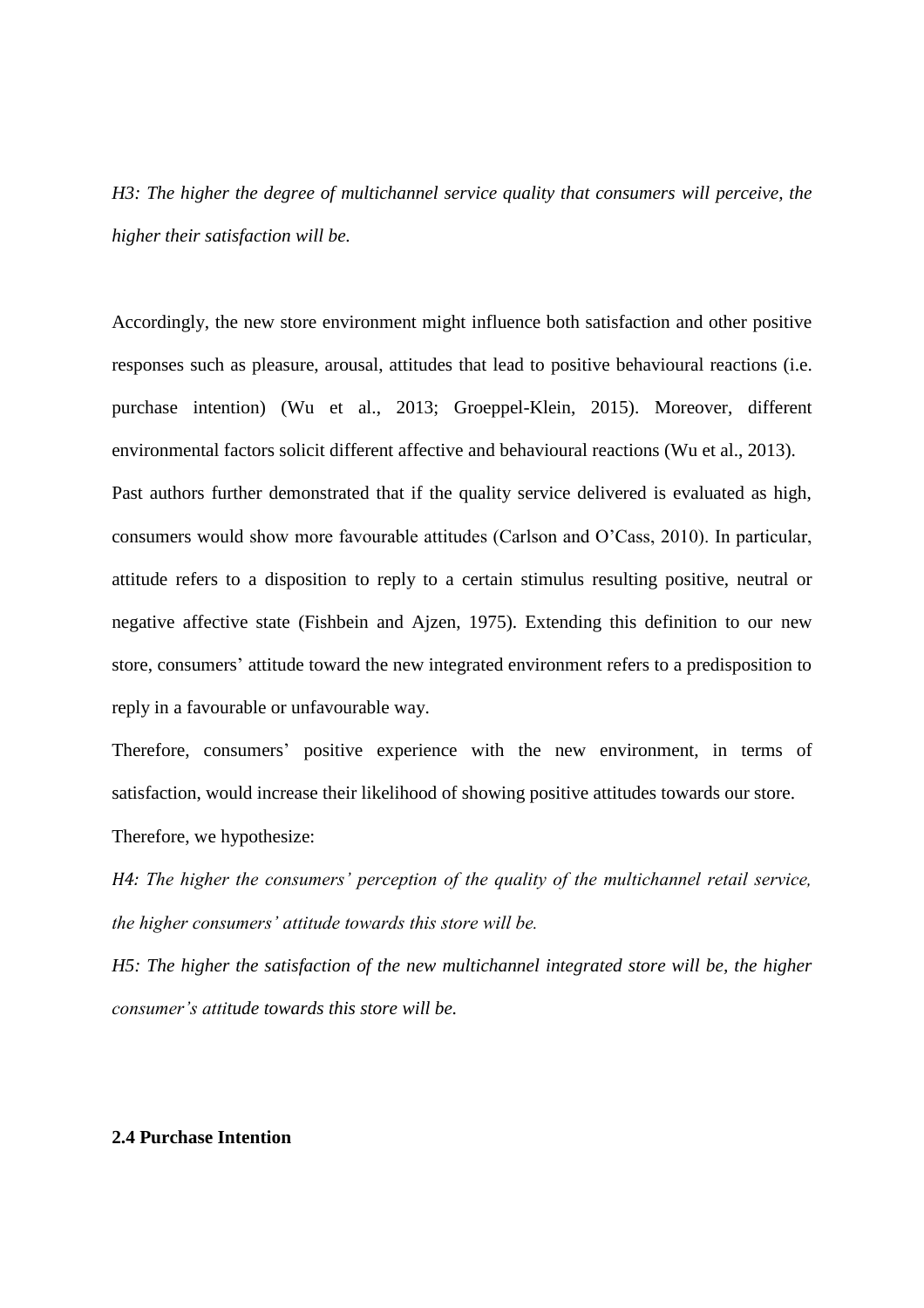According to the S-O-R paradigm, response might be considered as the final outcome of performing a certain behaviour (Wu et al., 2014). In fact, previous studies showed the extent to which positive attitudes lead to purchase intention (Davis, 1989; Carlson and O'Cass, 2010; Pantano and Viassone, 2014; Poncin and Mimoun, 2014). Since an individual is more likely to behave if he/she believes that the emerging outcome will be beneficial, consumers who have a good experience in the store may have more favourable intentions to purchase within the environment, if compared to those who have a negative experience (Wu et al, 2014). Hence, we hypothesize that the new environment based on the multichannel integrated store would influence consumers to consider this store as (more) beneficial for their purchases, due to the both high quality of service emerging from the simultaneous interaction among different channels managed by one retailer and satisfactory experience.

Therefore, we hypothesize:

*H6: The higher the attitude towards the new store, the higher consumers' purchase intention to buy in this store.*

*H7: The higher the satisfaction of the new multichannel integrated store, the higher consumer's purchase intention to buy in this store.*

# **2. 4 Control variables**

Several control variables were included to enhance the robustness of the findings. Since building strong relationships with consumers is a key issue for retailers to be positively associated with satisfaction and purchase (Reynolds, 1999), new technology-based services need to take into account the influence of consumer-technology interaction on firm's capability to build and reinforce relationships with clients. Although the availability of more channels increases the points of contacts between consumer and firm (Seck and Philippe,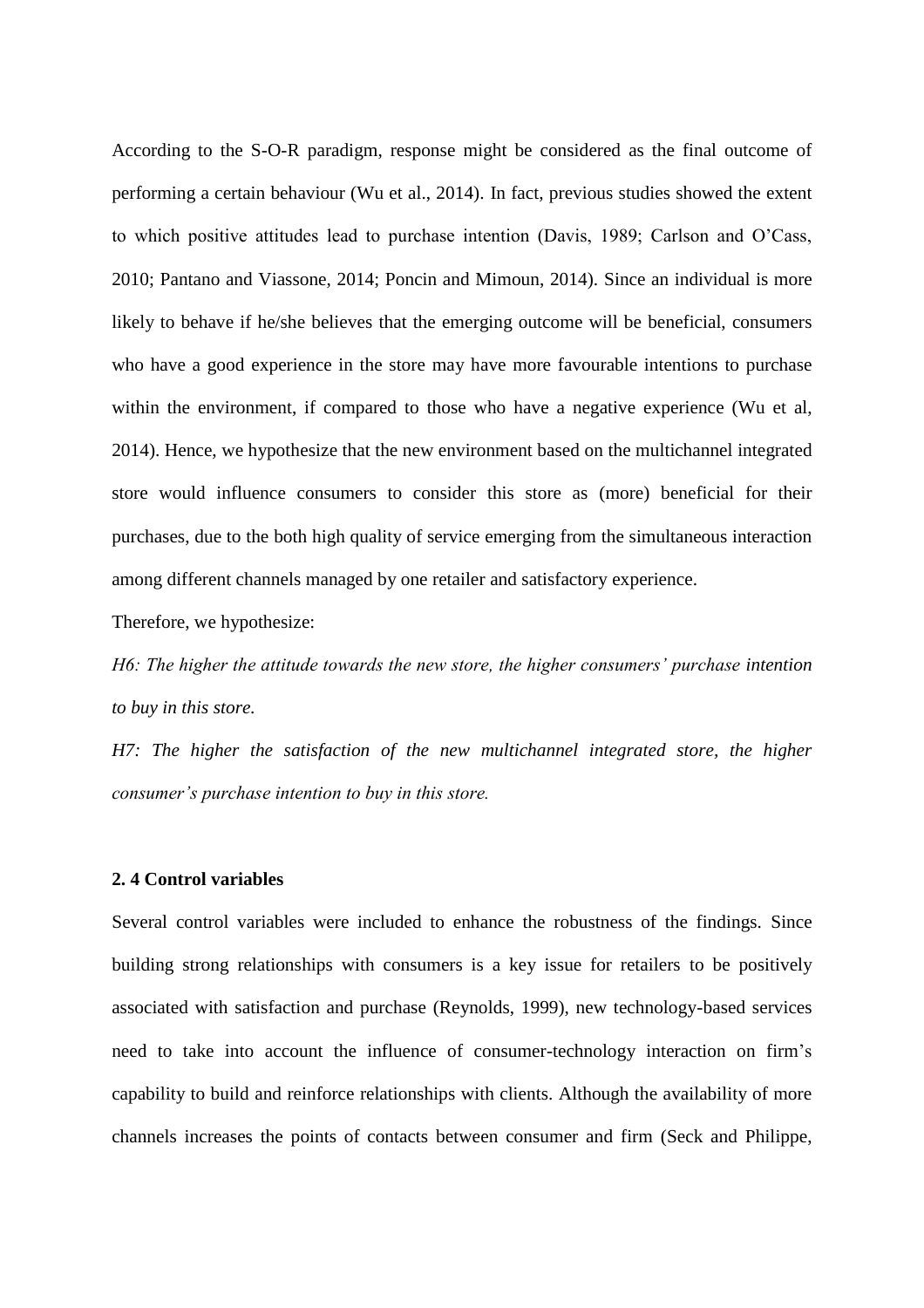2013), it reduces the time for accessing a certain service to the favoured channel (Wiertz et al., 2004). For instance, exploitation of Internet adds a complementary service to the traditional physical channel based on face-to-face interactions between client and seller, by offering the possibility to compare online products (Seck and Philippe, 2013; Pantano and Viassone, 2014).In the present study, consumer's perception of the service quality from different channels includes the interaction with both the automatic machine and physical seller, thus it is reasonable to control the differences in their interactions in our research model. For this reason, consumer's preference of traditional service instead of the technology-based one would act as an obstacle towards their usage and should be investigated as a control variable in this study. Therefore, consumers' interaction with the technology and real seller can be considered as control variable of the service quality perception. Similarly, internet expertise with the technology has been found to play a role during the shopping experience (Gao and Bai, 2014). Thus, we assume that the usage of internet for shopping, in terms of frequency of purchases through this medium and connection to internet from a physical shop, might act as control variable for shopping in a multichannel environment.

#### **3. Methodology of research**

# **3.1 The new multichannel integrated store**

The modern retail scenario has shifted from a state where consumers usually interact with the firm through one channel, to a scenario where consumers interact through several channels (such as internet, physical stores, mobile devices, etc.) that might be available (and integrated) within the same point of sale. In addition to the single-channel consisting of the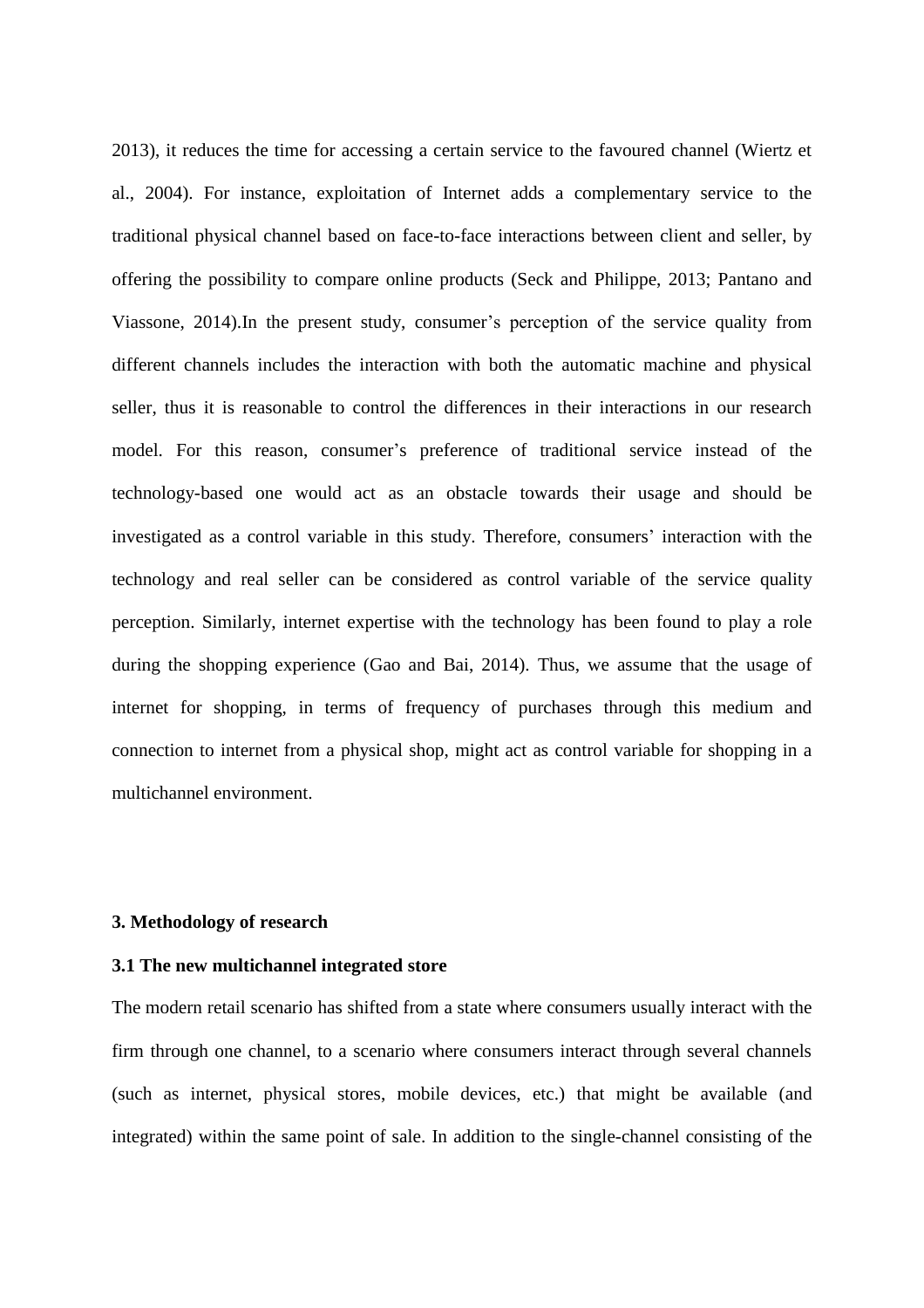traditional point of sale, our new store offers opportunities for creating synergies across channels that can be managed by one retailer, and for discouraging consumer' switching behaviours. In fact, consumers might access different channels from the point of sale (i.e. a consumer might access amazon or eBay web site from a physical point of sale before deciding to buy there and then switch to another retailer), which are usually handled by independent actors. Our new environment enriches the experience by adding further services to the traditional sellers' assistance based on the integration of advanced technologies (selfservice, mobile, online systems, etc.). Hence, consumers are invited to switch across channels managed by the same retailer to achieve a richer service. This possibility should avoid consumers' switching to channels handled by competitors, by focusing on the multiple offer available in the integrated retail settings.

This new integrated store is devoted to the fashion accessories, due to the increasing access to fashion products from smartphones and tablets and the huge opportunities this sector offers to retailers (Blazquez, 2014).Toward this aim, we simulated the new retail environment in a university lab, where we made accessible the following channels for the choice of fashion accessories (bags and belts): (i) the physical channel consisting of the physical interaction between client and product seller, (ii) the mobile channel consisting of a mobile application that allows users to access product (selecting information, choosing and paying) based on a mobile app connecting consumer own mobile and QR code related to each product, (iii) and the internet (online) channel consisting of online catalogue accessible through touch screen display or mobile (based on the use free Wi-Fi) for achieving more information, selecting items, ordering and paying (Figure 2).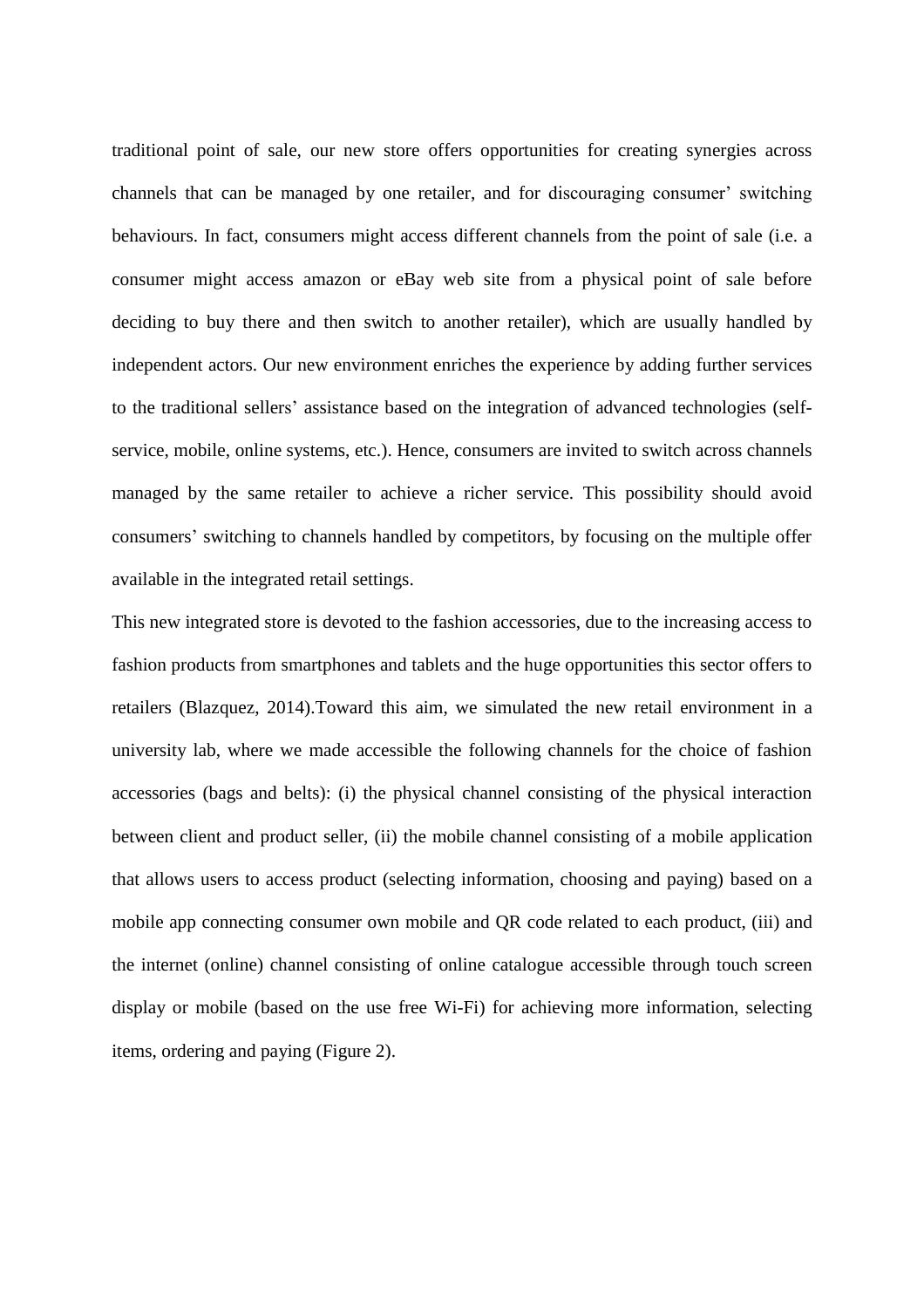

Figure 2: Consumers interacting within the multichannel integrated store.

In particular, the products available physically in our store consisted of 20 bags, while the ones available online (through the mobile catalogue) consisted of 40 bags and 5 belts, in order to make the online channels extend the physical offer of the store.

#### **3.2 Sample and procedure**

The research involved 237 customers recruited between December 2013 and March 2014 in Northern Italy, who were asked to simulate the choice and purchase of the favourite item within the new retail settings, by having the possibility to access the products through the favourite available channel.

To enhance experimental realism, participants could freely ask information on the products to a salesperson (a researcher simulated this role). Afterwards, each participant was asked to fill a questionnaire organized in two parts: the first one based on the five-points Likert scale  $(1 =$ strongly disagree,  $5 =$  strongly agree) for testing the model variables, while the second one devoted to the collection of the sample profile.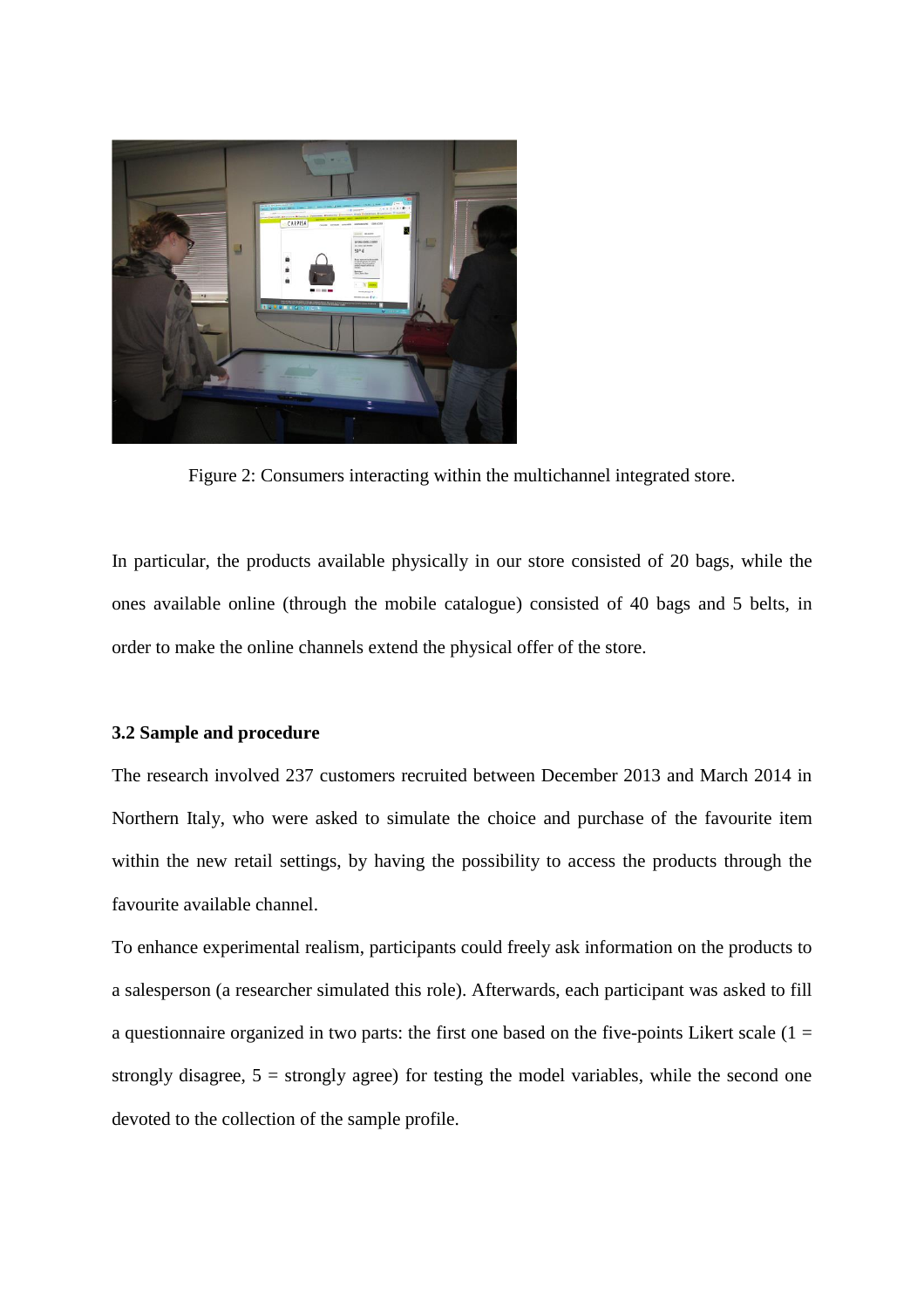Women represented 59.9% of the participants, while 63.2% of all the participants were between 18 and 25 years of age (Table 1). Preliminary results also showed the large diffusion of smartphones among the respondents (84%) and their large usage of internet for acquiring information on products before effective purchasing (83.5%). Nearly 97% of the sample reported purchasing products in a physical shop at least once a week, while 42% stated to purchase at least once a week via internet. Noteworthy result further concerns the small number of consumers who usually consult Internet from the physical store before the choice. In fact, 54.9% has never connected from the store for achieving information on products on sale. Thus, the participants align with the profile of consumers who are likely to consult internet for supporting buying decision and for buying online from home, but who still make a limited use of this channel from the physical point of sale.

Table 1: Sample demographics.

|                                                          | Percentage |
|----------------------------------------------------------|------------|
| <b>Sex</b>                                               |            |
| Male                                                     | 40.1%      |
| Female                                                   | 59.9%      |
|                                                          |            |
| Age                                                      |            |
| $18-20$                                                  | 12.1%      |
| $21 - 25$                                                | 51.1%      |
| $26 - 35$                                                | 3.4%       |
| $36 - 45$                                                | 4.2%       |
| $46 - 50$                                                | 11%        |
| Over $50$                                                | 17.6%      |
|                                                          |            |
| People with a smartphone                                 |            |
| Yes                                                      | 84%        |
| Not                                                      | 16%        |
|                                                          |            |
| Usage of internet to look for information about products |            |
| <b>Yes</b>                                               | 83.5%      |
| Not                                                      | 16.5%      |
|                                                          |            |
| Frequency of purchases in a physical shop                |            |
| Never                                                    | 3.4%       |
| Once a week                                              | 48.1%      |
| 2-3 times a week                                         | 38.4%      |
| Almost once a day                                        | 10.1%      |
| Frequency purchases on the internet                      |            |
| Never                                                    | 57.6%      |
| Once a week                                              | 36.9%      |
| 2-3 times a week                                         | 3.8%       |
|                                                          |            |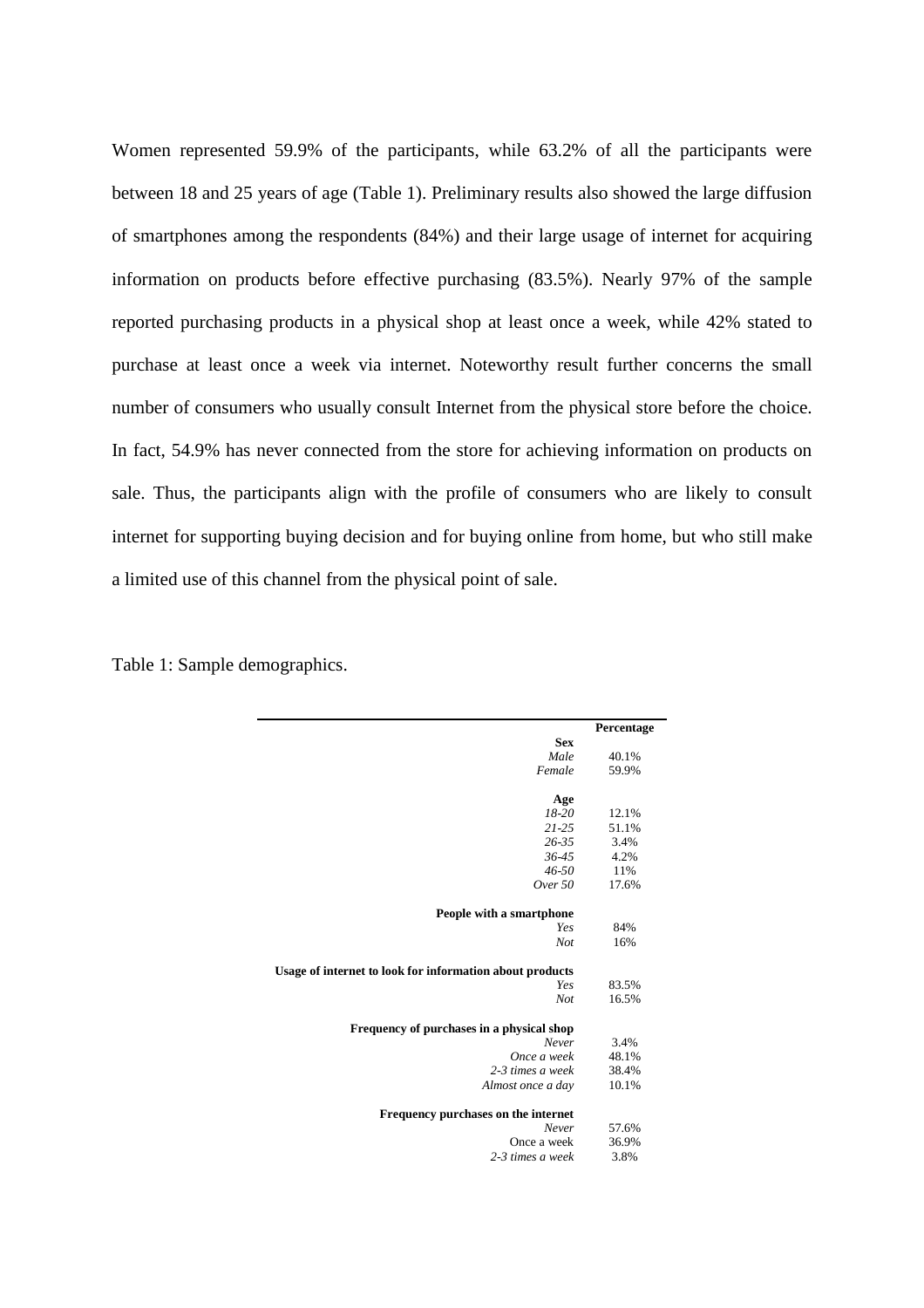| Almost once a day                           | 1.7%  |
|---------------------------------------------|-------|
| Have you connected to internet from a shop? |       |
| Never                                       | 54.9% |
| At least once                               | 25.3% |
| <i>Often</i>                                | 18.1% |
| Always                                      | 1.7%  |

# **3.3 Measurement scale and preliminary results**

Data emerging from questionnaire were analyzed using the SPSS 19.0 suite. Table 2 summarizes the preliminary results.

Concerning the mean value, it fluctuates between 3.46 (the minimum, with reference to the level of security in using the available technologies) and 4.32 (the maximum, registered for the different possibilities to find the desired product in the shop); while standard deviations oscillate between 0.431 and 0.966. These findings imply that for all items the values are concentrated in the high part of the scale. Furthermore, the high value of Cronbach's alpha denotes a high degree of internal consistence of the scale.

|                                                                                           | Cronbach' alpha | $N = 237$ | Mean | <b>S.D.</b> |
|-------------------------------------------------------------------------------------------|-----------------|-----------|------|-------------|
| <b>Store Atmosphere</b>                                                                   | .887            |           |      |             |
| The shop seems a nice place for shopping                                                  |                 |           | 3.82 | 0.790       |
| I like the shop atmosphere                                                                |                 |           | 3.79 | 0.774       |
| Channel availability                                                                      | .853            |           |      |             |
| The shop offers several possibilities to find the desired product                         |                 |           | 4.32 | 0.731       |
| I can choose the channel that best fits my needs                                          |                 |           | 4.09 | 0.828       |
| Store quality perception                                                                  | .860            |           |      |             |
| The shop offers a good service                                                            |                 |           | 4.02 | 0.739       |
| I feel confortable in accessing the offered services                                      |                 |           | 3.46 | 0.941       |
| The shop offers a service adaptable to my needs                                           |                 |           | 3.73 | 0.945       |
| <b>Satisfaction</b>                                                                       | .843            |           |      |             |
| The experience in this shop seems satisfying                                              |                 | 237       | 3.72 | 0.700       |
| The offered services seem satisfying                                                      |                 | 237       | 3.86 | 0.692       |
| I'm satisfied because I've the possibility to chose which technology to use or to not use |                 | 237       | 4.04 | 0.885       |

Table 2: Preliminary results.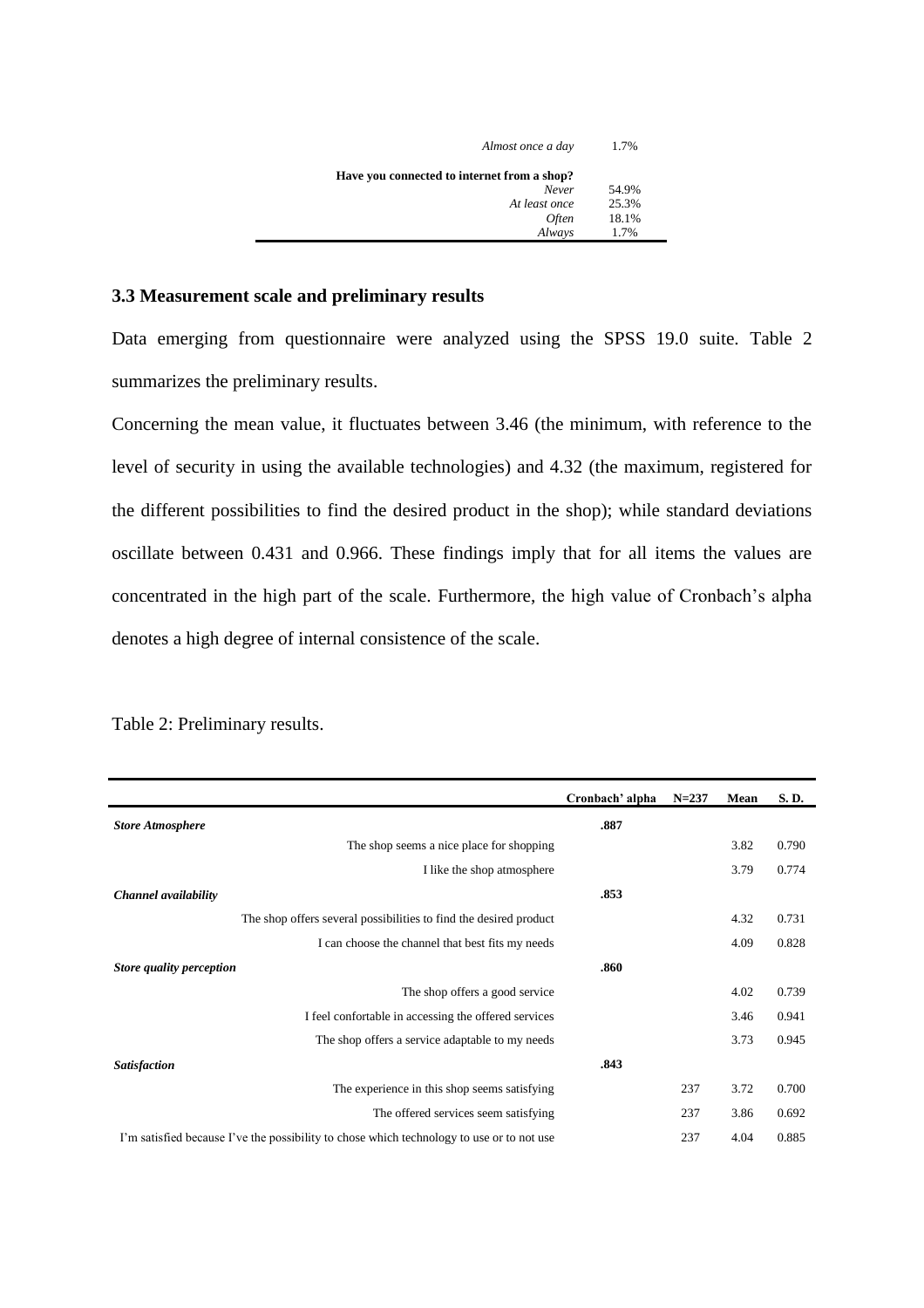| <b>Attitude</b>           |                                                             | .701 |     |      |       |
|---------------------------|-------------------------------------------------------------|------|-----|------|-------|
| <b>Purchase intention</b> | I like this kind of store                                   |      | 237 | 3.65 | 0.431 |
|                           | I would prefer this store                                   |      | 237 | 3.96 | 0.882 |
|                           |                                                             | .924 |     |      |       |
|                           | I would purchase in this kind of shop                       |      | 237 | 3.62 | 0.966 |
|                           | I would suggest my friends to purchase in this kind of shop |      | 237 | 3.60 | 0.913 |
|                           | I would like to repeat my experience in this kind of shop   |      | 237 | 3.55 | 0.940 |

Participants originally stated large interest towards advanced technologies for supporting shopping activity, while indicating their perception of our store as a convenient place for shopping. These findings emphasize the effect of advanced technologies on the store capability to provide innovative and attractive shopping experiences (Vrechopoulos, 2010; Pantano, 2014), this also leads us to speculate that the presence of innovative technologies is a basic element for attracting young consumers (18-25 years old).

Concerning the construct related to the channels availability, the most of interviewees appreciated the possibility to choose among different technologies for searching/finding/buying the favored item, in accordance with Neslin and colleagues (2006), including the possibility to choose between human-based and technology-based channels, under the guarantee of the same service quality across the channels. On the one hand, the simultaneous integration of different channels handled by one retailer enhances the traditional service by in turn limiting consumers' willingness to switch across retailers; on the other one it forces retailers to consider the different channels as one integrated retail environment, which would be able to provide the multiple access to each item under the same service quality.

Service quality perception in the new store achieved high appreciation. The role of quality of interactions with both technology and real seller emerges as determinants of service quality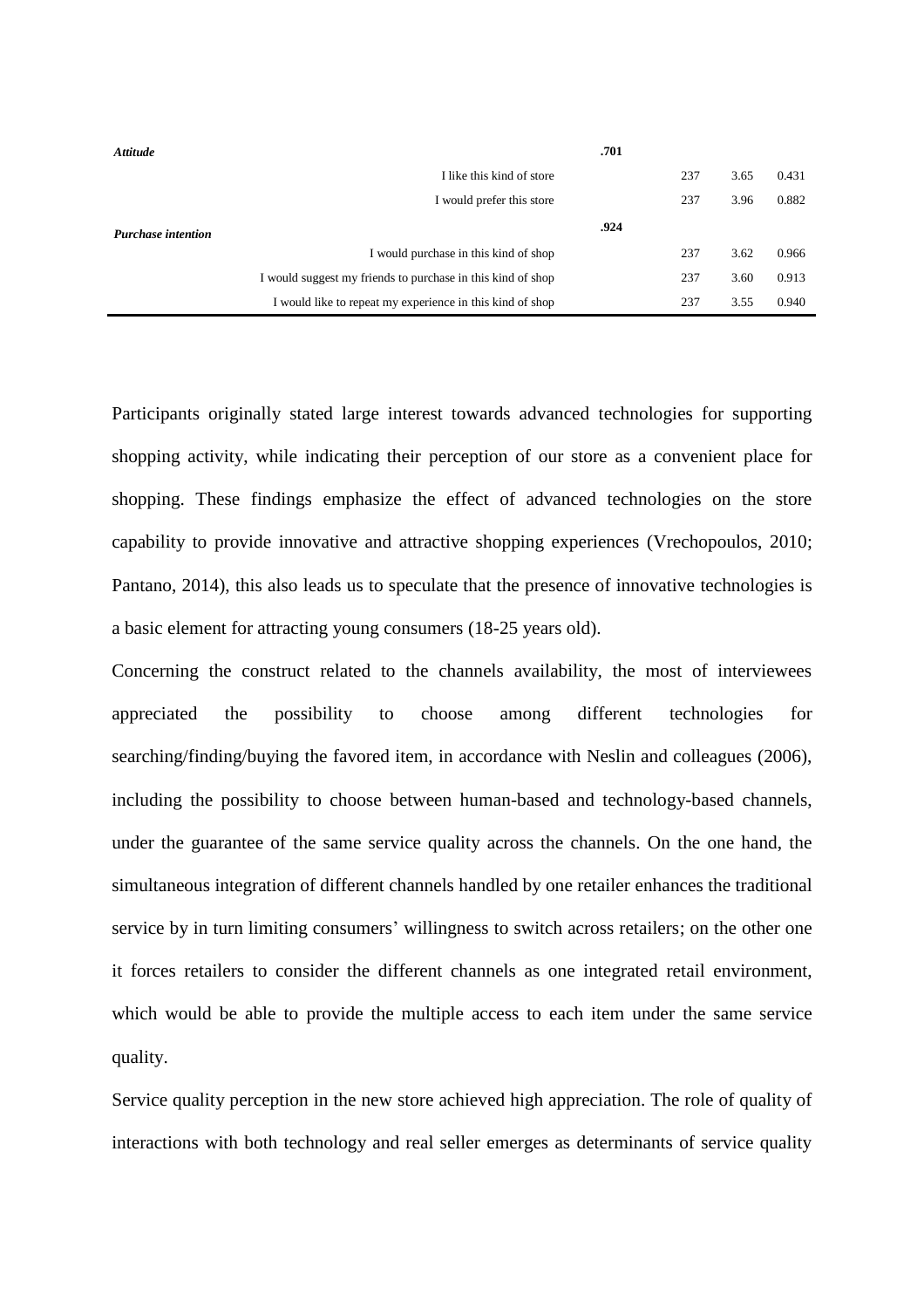perception. In fact, each available channel requires consumer's active participation in the service delivery, resulting high customized. Correspondingly, the data emerged from the analysis of satisfaction and attitude constructs confirms the extent to which each channel contributes to the overall service quality formation, by underlying that each channel should provide the same quality level.

# **4. Key findings and discussions**

The statistical validity of the proposed model constructs and their relationships were further investigated by assessing the fit indexes value through LISREL software, which are in details: χ 2 /degrees of freedom 1.9, *p*=.00, GFI (goodness-of-fit-index)= .944, AGFI (adjusted goodness-of-fit-index)= .905, NFI (normed fit index)= .971, CFI (comparative fit index) = .989, and RMSEA (root mean square error of approximation)= 0.068. Since these fitness measures overcome the acceptable value suggested by literature, our model yields a suitable fit.

Figure 3 summarizes the relationships and the force and the significance of each hypothesis along with the variance explained for each construct. Findings support all hypothesized relationships, while the standardized path coefficients indicate both strength and nature of influence, and the t-values and  $p$  values  $(=0.000)$  indicate statistical significance.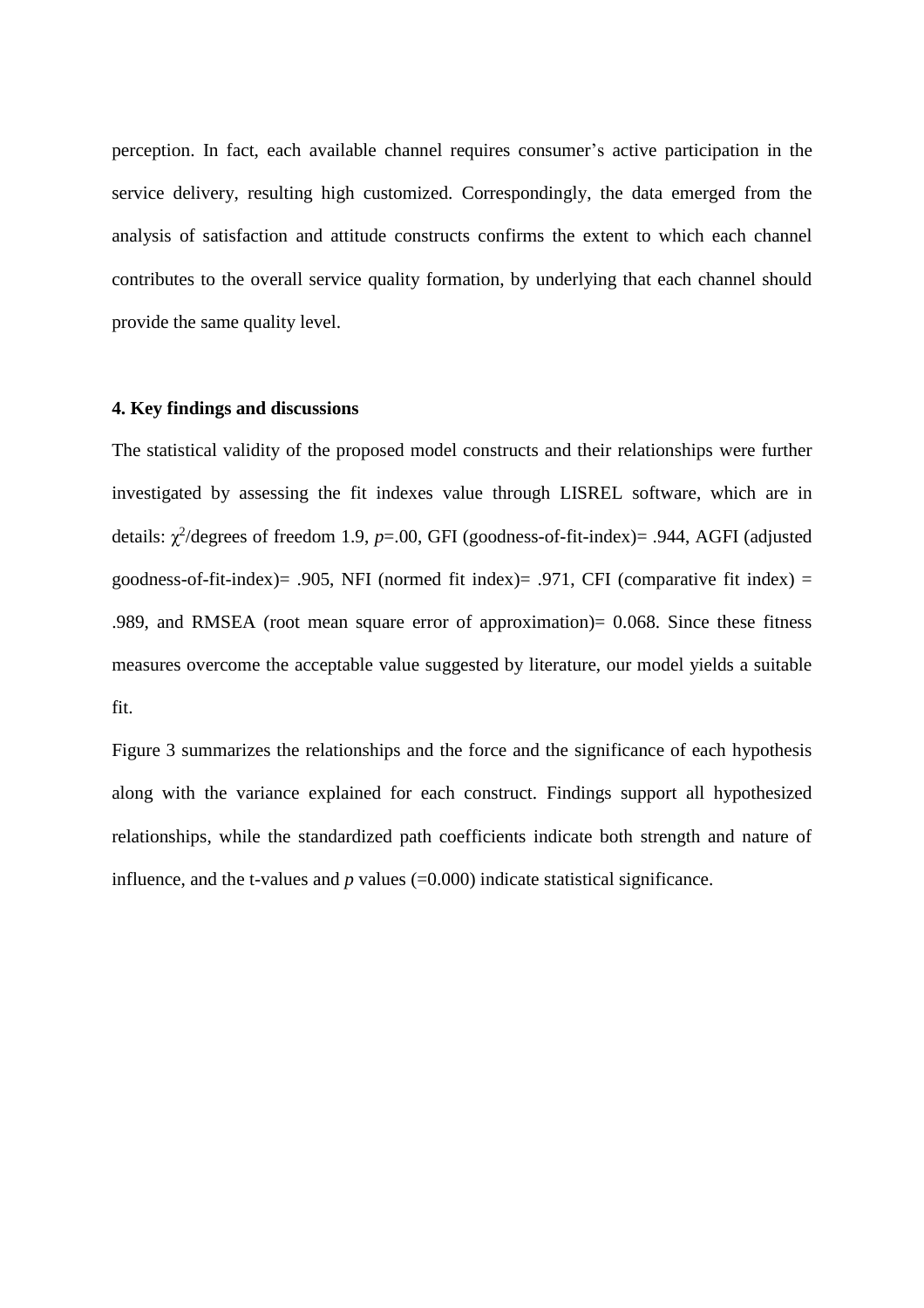

Figure 3: Structural equation analysis results.

# *Stimuli*

Our model assumes that the identified stimuli (store atmosphere and channels availability) have similar influence on the *response*. In particular, the correlation between these two measures was positive and statistically significant,  $\beta$ = 0.70 and t-value = .10.52, and  $\beta$ = 0.71 and t-value= 11.16 respectively. Thus, H1 assessing a causal relationship between store atmosphere and quality of perceived service, and H2 assessing a direct correlation between availability of channels and quality of perceived service result to be effective, with  $\mathbb{R}^2$  values of .458 and .503 respectively, excluding the presence of other latent variables. The new multichannel integrated store emerges as a pleasant environment able to influence consumers' behaviour (i.e. motivate them to shop at that certain store), by incorporating the technologies that they consider relevant for supporting the decision-making. Both stimuli (store atmosphere and channels availability) influence the service quality perception, which in turn is influenced by the interaction with the technology and/or physical seller. Due to the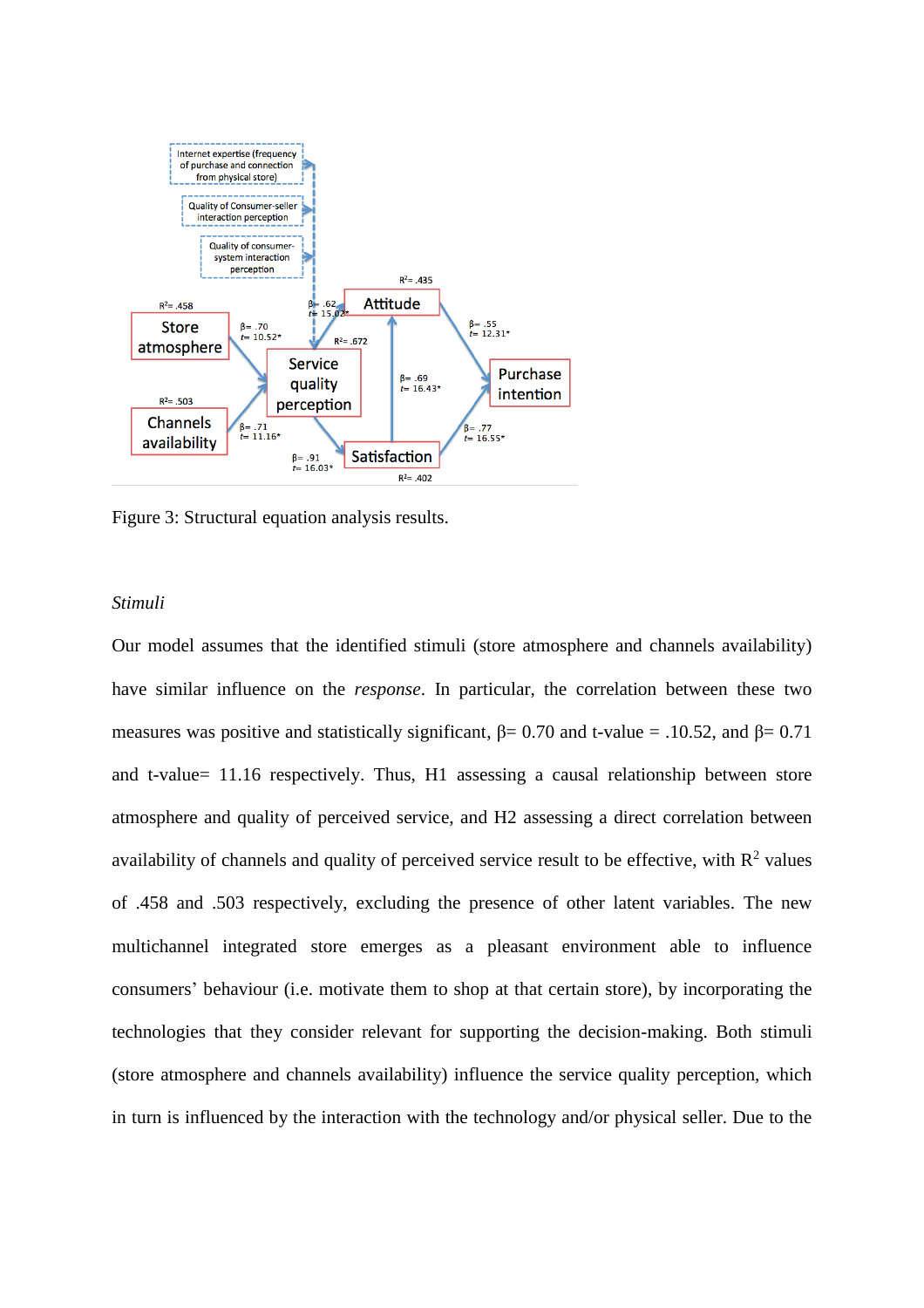advanced technologies able to integrate the benefits of the physical stores with the services provided by the digital scenario (Wu et al., 2014), atmosphere results a successful factor for the new store enriching the traditional services with the virtual ones.

These results also confirm to extent to which the store atmosphere is based on both traditional (such as layout, product display, colour and lights, etc.) and technological elements for supporting shopping (such as interactive touch screen displays, mobile app for mobile payments, etc.). The combination of these factors influences consumers' evaluation of the final service, which can be simultaneously delivered through multiple channels. These results contribute to the understanding of consumers' perception of a retail environment characterized by a high number of different channels for purchasing. Our experiment analysed a combination of channels, by leading us to reflect on the need to include the simultaneous effects of the channels handled by one retailer when investigating the antecedents of consumers' satisfaction.

# *Organism*

As assumed, service quality perception influenced respondents' satisfaction while shopping in the new retail settings ( $\beta$ = .91 and t-value= 16.03), with R<sup>2</sup> values of .672 and .402, respectively, which might exclude the presence of other variables. These findings support the critical role of service quality perception as determinant of consumer's satisfaction, which is largely influenced by the interaction with the available technologies (multi channel/ technology-based services) and salesperson (human-based service). Consistent with prior studies (Noon and Mattila, 2009; Hsieh et al., 2012; Seck and Philipp, 2013), these results extend the relationship between service quality and satisfaction in the multichannel environment. The different channels deliver distinct types of services, while consumers' evaluation of the multichannel service quality derives from aggregating the evaluation of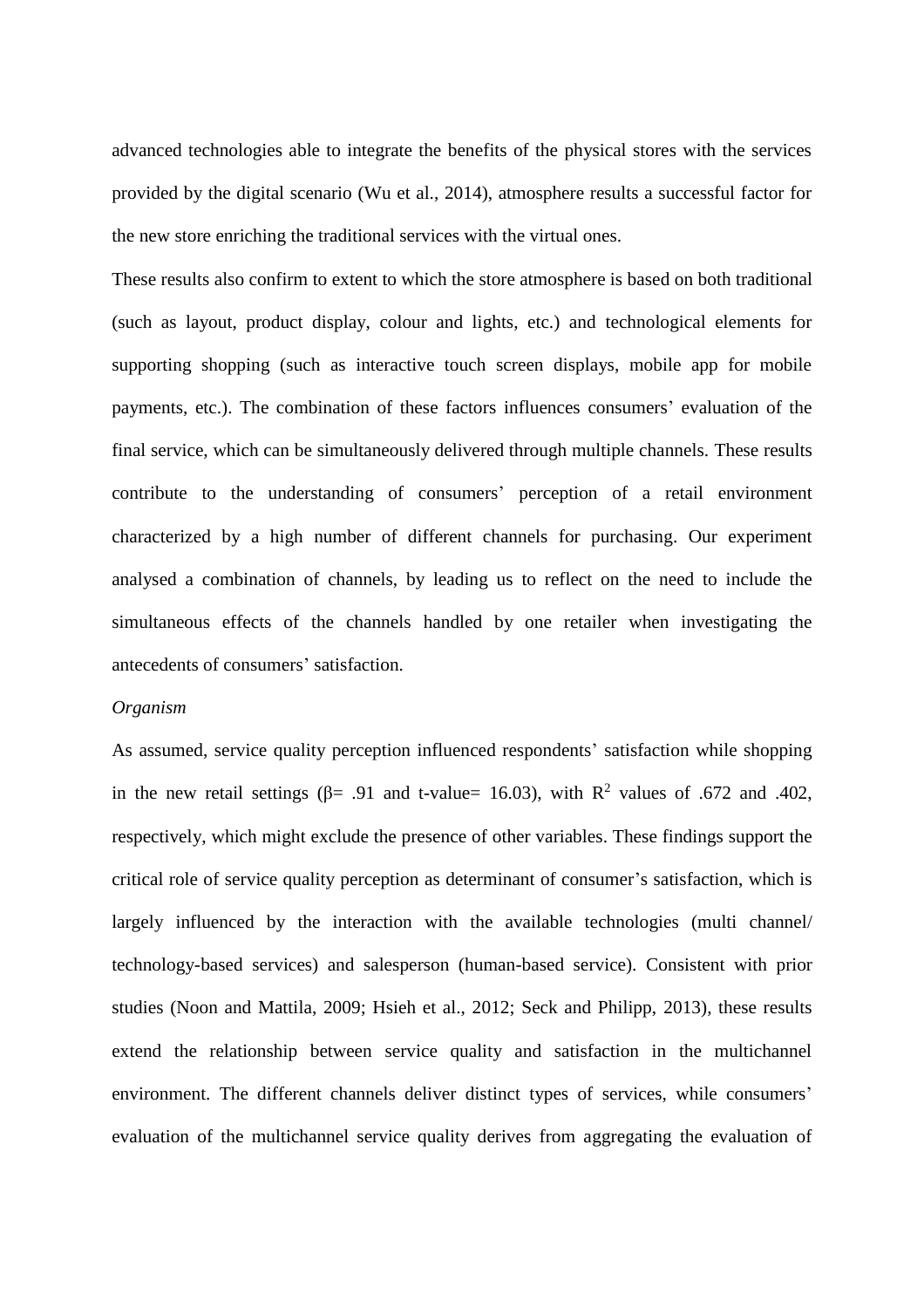each service encounter (both human and technological). The possibility to choose among the channels (switching) might further increase consumers' positive perception of the overall service quality. Hence, retailers are pushed to consider new strategies for improving the current strategies by offering more technologies able to increase the traditional human-based service, the perception of the store service quality and, ultimately, the overall consumers' satisfaction, as well as by enhancing the integration and connections among the service encounters, otherwise the cross channel free riding behaviour among competitors might increase dramatically.

# *Response*

Attitude is in turn influenced by both service quality perception and satisfaction ( $\beta$ = .62 and t-value= 15.02 and  $\beta$ = .69 and t-value= 16.43 respectively), by mediating the effect of service quality perception on purchase intention ( $\beta$ = .77 and t-value= 16.55), suggesting that if consumers are satisfied and have a positive attitude towards this store, they will be more inclined to purchase. Similarly, the positive effect of satisfaction while experiencing the store encourages the choice of this store for purchasing ( $\beta$ = .77 and t-value= 16.55). Accordingly, perceived service quality and satisfaction explain more than 40% of variance in the attitude towards the new store ( $R^2$ = .435). Hence, findings reveal that consumers' needs, including the continuous demand of entertaining shopping experiences and the availability of innovative technologies (Pantano and Viassone, 2014), are more likely to be satisfied within the emerging multichannel integrated store based on the synergetic combination of different service outputs. While satisfaction and attitude based on multichannel service result in consumers' willingness to choose this store format for their future purchases. Our research also indicates that when consumers evaluate this store, they take into account the availability of more channels, which in turn impacts their perception of service, satisfaction, attitude and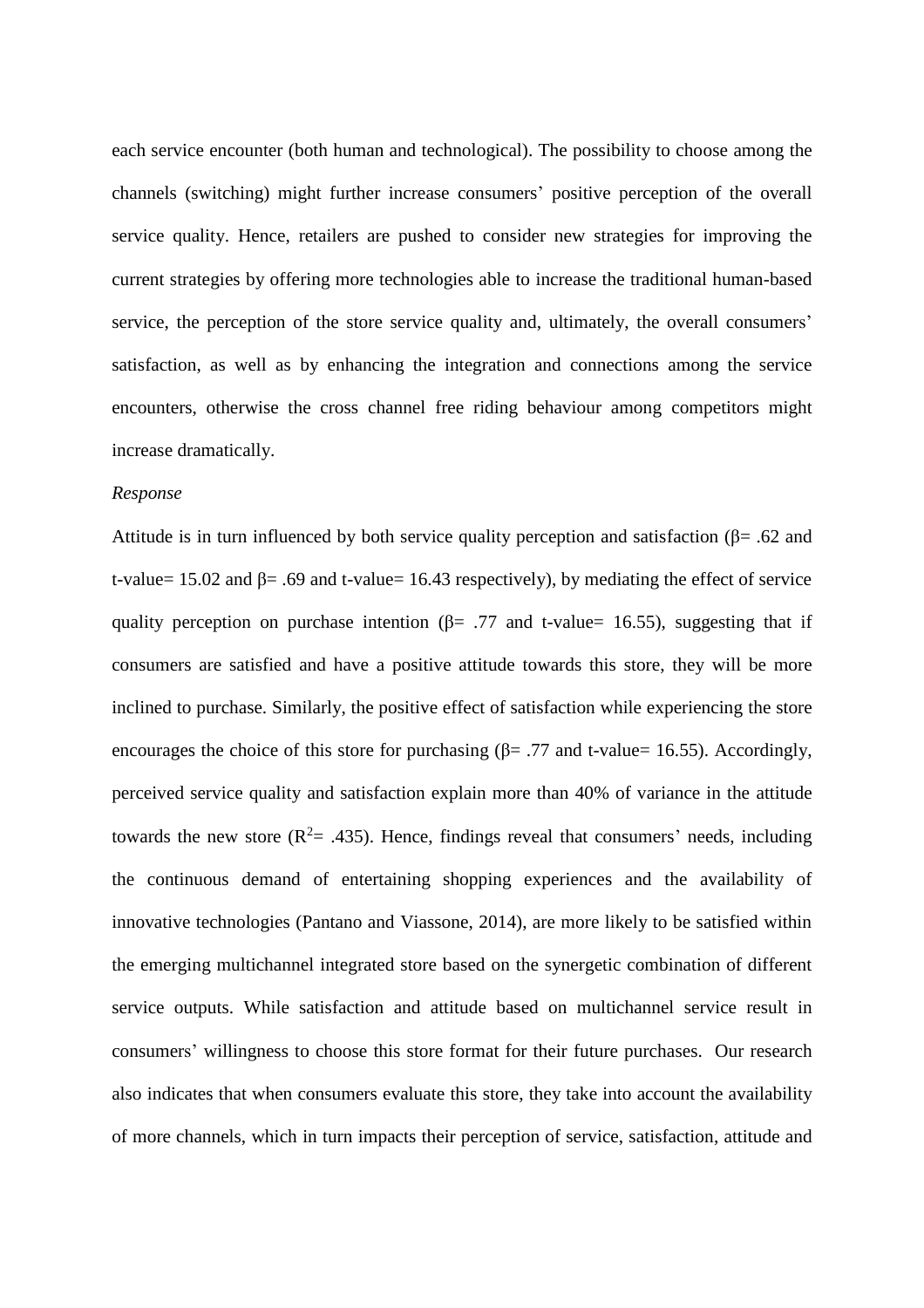purchase intention. Therefore, these elements contribute to a positive evaluation of the emerging store and are able to influence purchase behaviour and retailer adoption choice. Summarizing, results propose the effectiveness of an empirical model linking multiple channel strategies to consumer's purchase intention, resulting in the effective integration and management of different channels by one retailer as more effective than the availability of different channels handled by independent retailers within the same point of sale. In fact, retailers cannot limit consumers' access to other retailers' offer from their physical point of sale, but they might solicit consumers to access their own channels for integrating/extending the physical store service. Not surprisingly, consumers are high satisfied and show a positive attitude, and presumably they would not switch to other competitors.

## **5. Conclusions and future works**

The aim of this paper was to explore the interactions between consumers and products within the multichannel retail environments resulting from the integration of different channels handled by one retailer within a physical store devoted to fashion accessories.

First, our results demonstrate to what extent the integration of multiple channels within a single point of sale handled by one retailer is feasible and successful, by extending the previous studies focusing on different channels managed by independent retailers (Dholakia et al., 2010; Jim and Kim, 2010; Chin et al., 2011; Heitz-Sphan, 2013; Seck and Philippe, 2013).

Second, findings reveal the extent to which the store quality perception is composed by both human- and technology-based services. In fact, consumers' interactions with available technologies (multi channel/technology-based services) and salesperson (human-based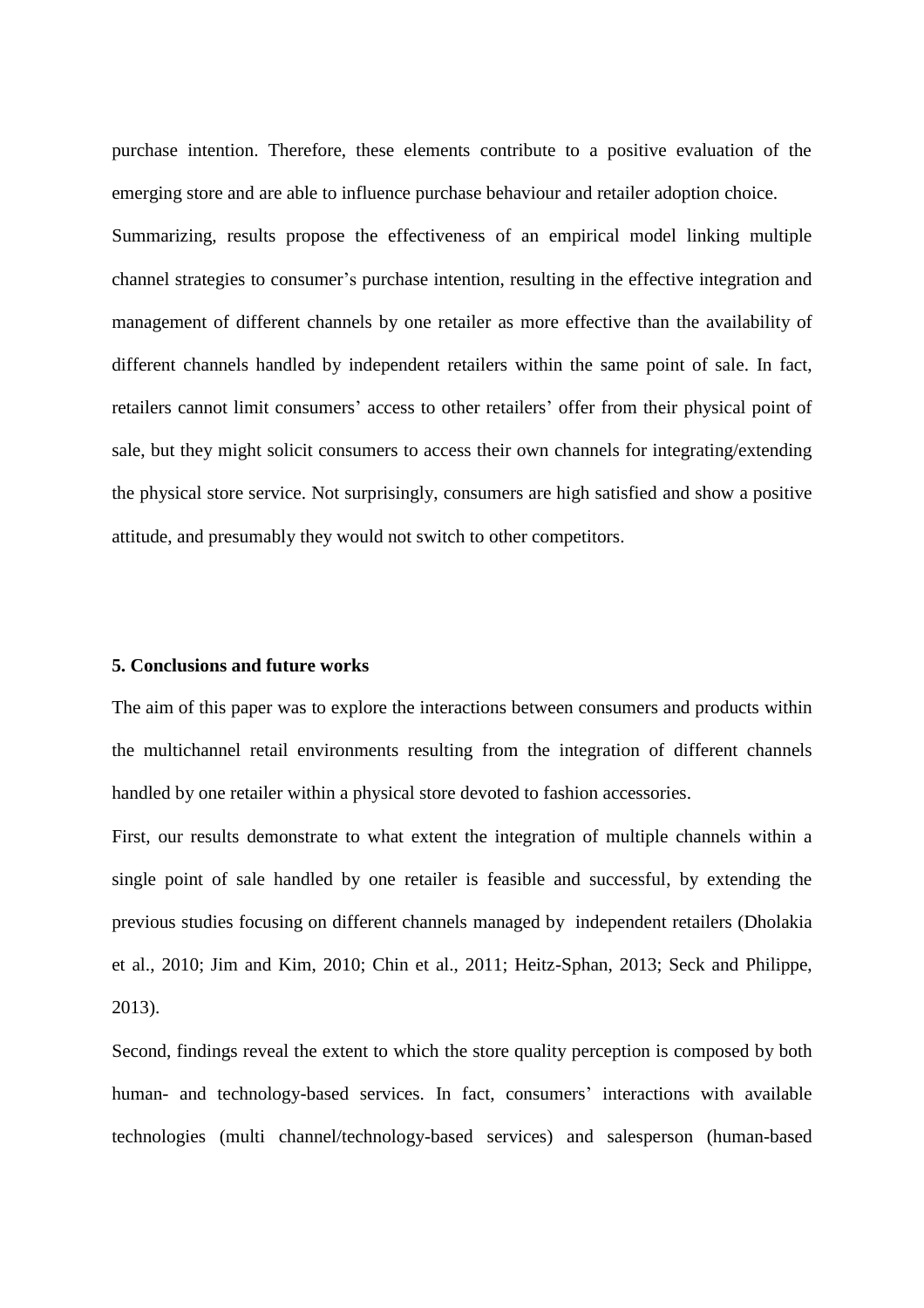service) have a joint influence on the overall service quality perception. In fact, retailers should pay attention to the importance of consumers' interaction with each channel (including the face-to-face interactions with the physical seller), which lead to favourable behaviours.

As anticipated, results demonstrate that consumers evaluate the overall quality of the services encounters simultaneously, by pushing retailers to devote investments on the successful integration of the different channels, rather than concentrating efforts on improving each channel separately. Similarly, this study demonstrates that available channels for shopping cannot be considered anymore as stand-alone units. Hence retailers need to reconsider the store as a new environment providing multichannel experiences, in order to contrast the availability of competitors' channels.

Third, the integration of the three different channels would involve the collaborative combination of different functions offered by the available channels, as hypothesized by prior studies (Wallace et al., 2004; Wagner et al., 2013), such as the possibility to buy online when the favoured item is not available in the physical point of sale and, at the same time, ask the support of a (real) shopping assistant. In this way, online service completes the physical service, by overcoming the traditional limit of online channel concerning the support of a (real) shopping assistant. Therefore retailers should consider all the devices that are part of online/mobile channel (i.e. iBeacon, mobile app, smartphone, etc.) and the ones part of the physical self-service context simultaneously, facing the challenges that the continuous progresses of technology in this direction propose. As a consequence, the distinctive channels should complement each other to increase the possibility that consumers may easily find the most relevant one for their needs. In the one hand, this increases the level of complexity for retailers, who are pushed to coordinate online catalogue, apps for mobiles, in store touch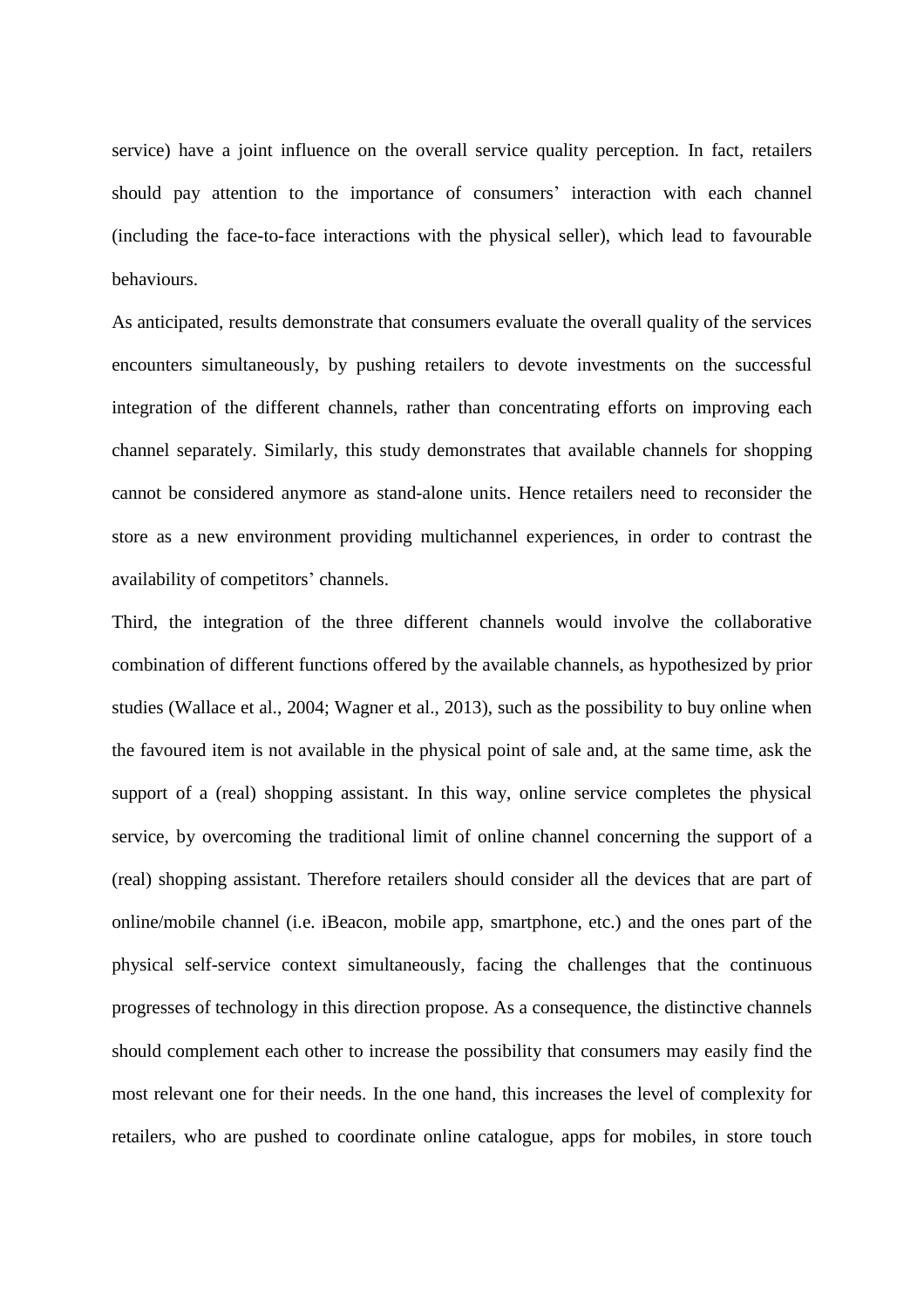screen technologies, etc. to engage more consumers; in the other one, they allow retailers to be rewarded with more satisfied consumers willing to engage more purchases. As a consequence, channels integration is essential to ensure the shopping across channels handled by one retailer and avoiding the cross- retailers free riding.

Obviously, the channel integration might involve additional costs for the service delivering and a duplication of the resources for guaranteeing a high quality service for consumers. Concerning the cost of new technologies to be placed within the store, some technologies might result quite expensive, since they require advanced 3D interfaces or input modalities while easily encountered the obsolescence risk (Pantano, 2014). Similarly, they involve costs for maintaining online and mobile services. To reduce these disadvantages, retailers should reflect on the possibility of partnerships with more experienced online retailers. For instance, some retailers are developing partnerships with Amazon or national post services for orders delivering at home, or new strategies for pushing consumers to prefer the collection points within the store (instead of the home delivery).

Although our study provides interesting contributions for both literature and practice, it also shows some limitations. First, it is based on a simulated environment proposed to a convenient sample in Northern Italy. Hence, a limitation concerns the external validity of our model. Additional researches might therefore verify the results of our study in other geographic areas, characterized by a high level of technology diffusion among retailers and consumers such as in Korea and figure out common frameworks. Similarly, it would be beneficial to extend the research with quantitative analysis taking place in a real point of sale, specifically in relation to the influence of the interaction with a real seller (in our experiment a researcher simulated the seller role). In this context, other variables might be further taken into account such as the word-of-mouth communication and social influences.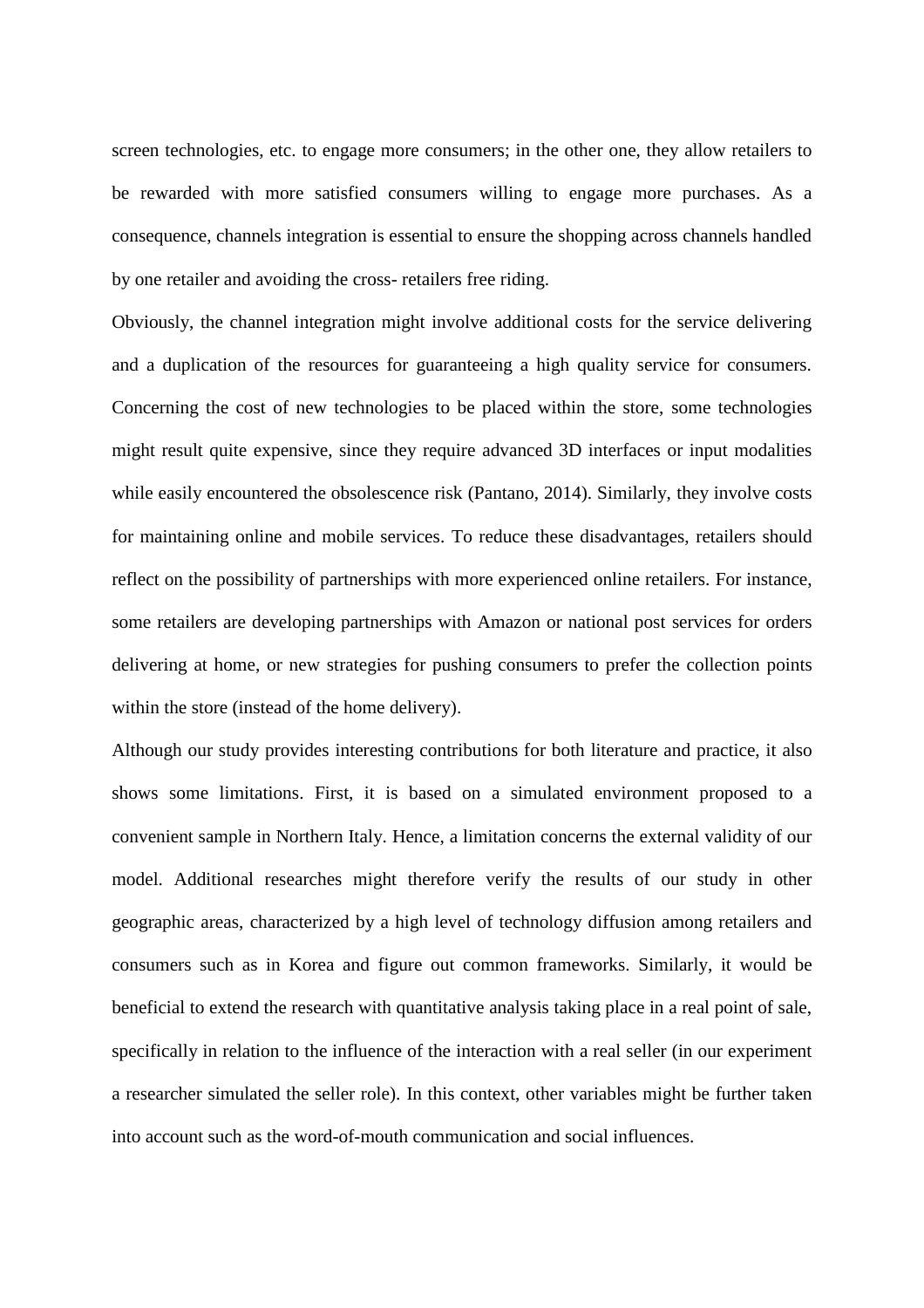Another limitation is based on our assumption that channel switching difficulties do not exist under the same service provider who introduces the multiple channel environment. Future studies might include some construct concerning these difficulties.

Finally, we focused on a certain product category (fashion accessories consisting of bags and belts), while further researches focusing on different products category would provide indications on the most successful channel management strategy according to each different product category.

# **References**

Banerjee, M. (2014) "Misalignment and its influence on integration quality in multichannel services", *Journal of Service Research*, 17, 4, 460-474.

Blazquez, M. (2014) "Fashion shopping in multichannel retail: the role of technology in enhancing the customer experience", *International Journal of Electronic Commerce*, 18, 4, 97-116.

Carlson, J., and O'Cass, A. (2010) "Exploring the relationships between e-service quality, satisfaction, attitudes and behaviours in content-driven e-service web sites", *Journal of Services Marketing*, 24, 2, 112 – 127.

Chen, S.-C., Chen, H.-H., and Chen, M.-F. (2009) "Determinants of satisfaction and continuance intention towards self-service technologies", *Industrial Management & Data Systems,* 109, 9, 1248-1263.

Cheng, F.-F., Wu, C.-S., and Yen, D.C. (2009), "The effect of online store atmosphere con consumer's emotional responses- an experimental study of music and colour", *Behaviour & Information Technology*, 28, 4, 323-334.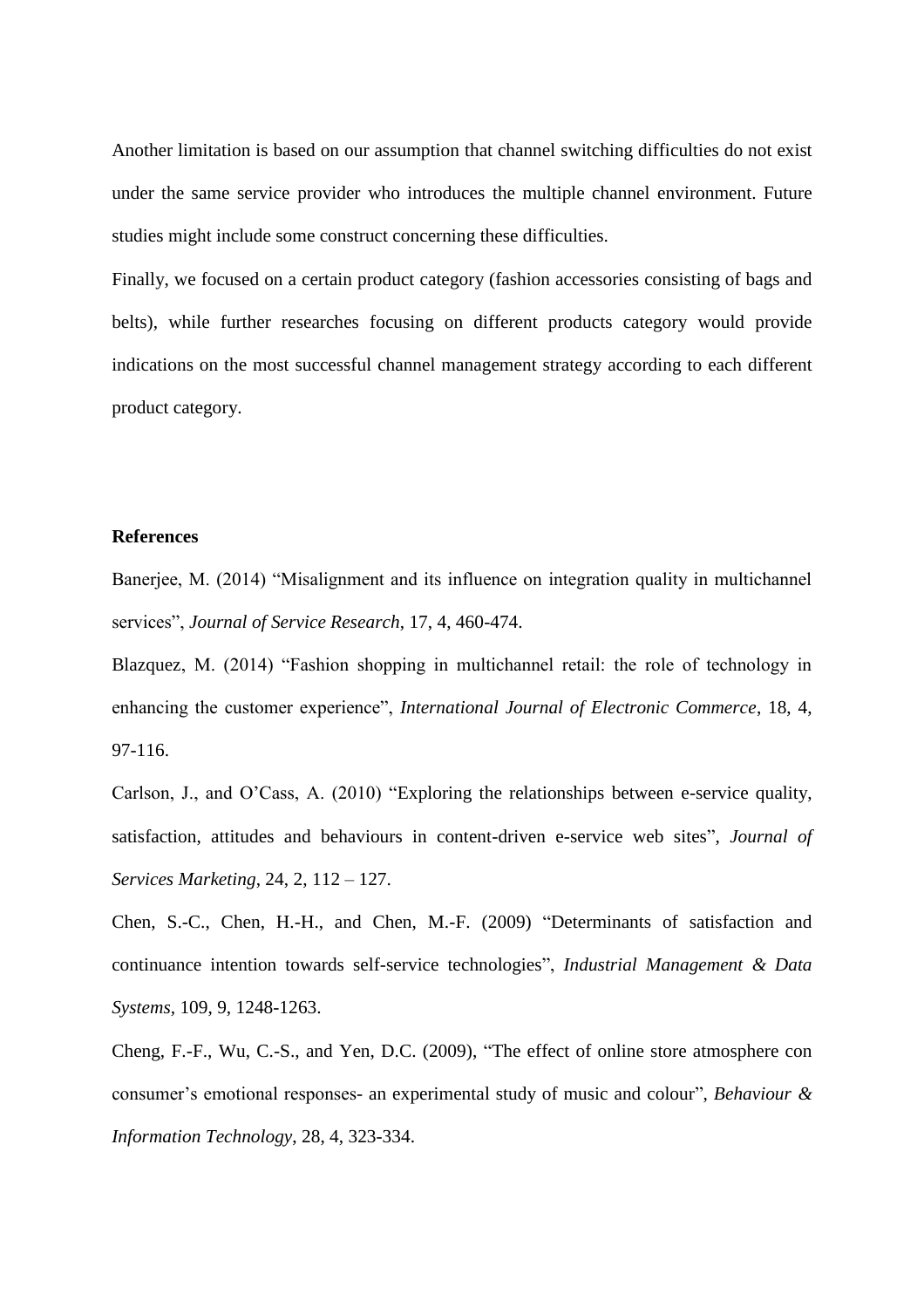Chiu H.-C., Hsieh Y.-C., Roan J., Tseng K.-J., Hsieh J.K. (2011), "The challenge for multichannel services: cross-channel free riding behaviour", *Electronic Commerce Research and Applications*, 10, 268-277.

Davis, F. D. (1989) "Perceived usefulness, perceived ease of use, and user acceptance of information technology", *MIS Quarterly*, 13, 319–339.

Demirkan, H., and Spohrer, J. (2014), "Developing a framework to improve virtual shopping in digital malls with intelligent self-service systems", *Journal of Retailing and Consumer Services*, 21*,* 5, 860-868.

Dennis, C., Brakus, J.J., Gupta, S., and Alamanos E. (2014), "The effect of digital signage on shopper behavior: the role of the evoked experience", *Journal of Business Research*, 67, 11, 2250-2257.

Dholakia, R.R., Zhao, M., and Dholakia, N. (2005), "Multichannel retailing: a case study of early experiences", *Journal of Interactive Marketing*, 19, 2, 63-74.

Dholakia, U.M., Kahn, B.E., Reeves, R., Rindfleisch, A., Stewart, D., Taylor, E. (2010), "Consumer behaviour in a multichannel, multimedia retailing environment", *Journal of Interacting Marketing*, 24, 86-95.

Fan, X., Liu, F., and Zhang, J. (2013), "To be familiar or to be there? The roles of brand familiarity and social presence on web store image and online purchase intention", *International Journal of Electronic Marketing and Retailing*, 5, 3, 199-221.

Finn, A., Wang, L., and Frank, T. (2009), "Attribute perceptions, customer satisfaction and intention to recommend e-services", *Journal of Interactive Marketing*, 23, 3, 209-220.

Fishbein, M., and Ajzen, I. (1975), *Belief, attitude, intention, and behavior: An introduction to theory and research*, Addison-Wesley, Reading, MA.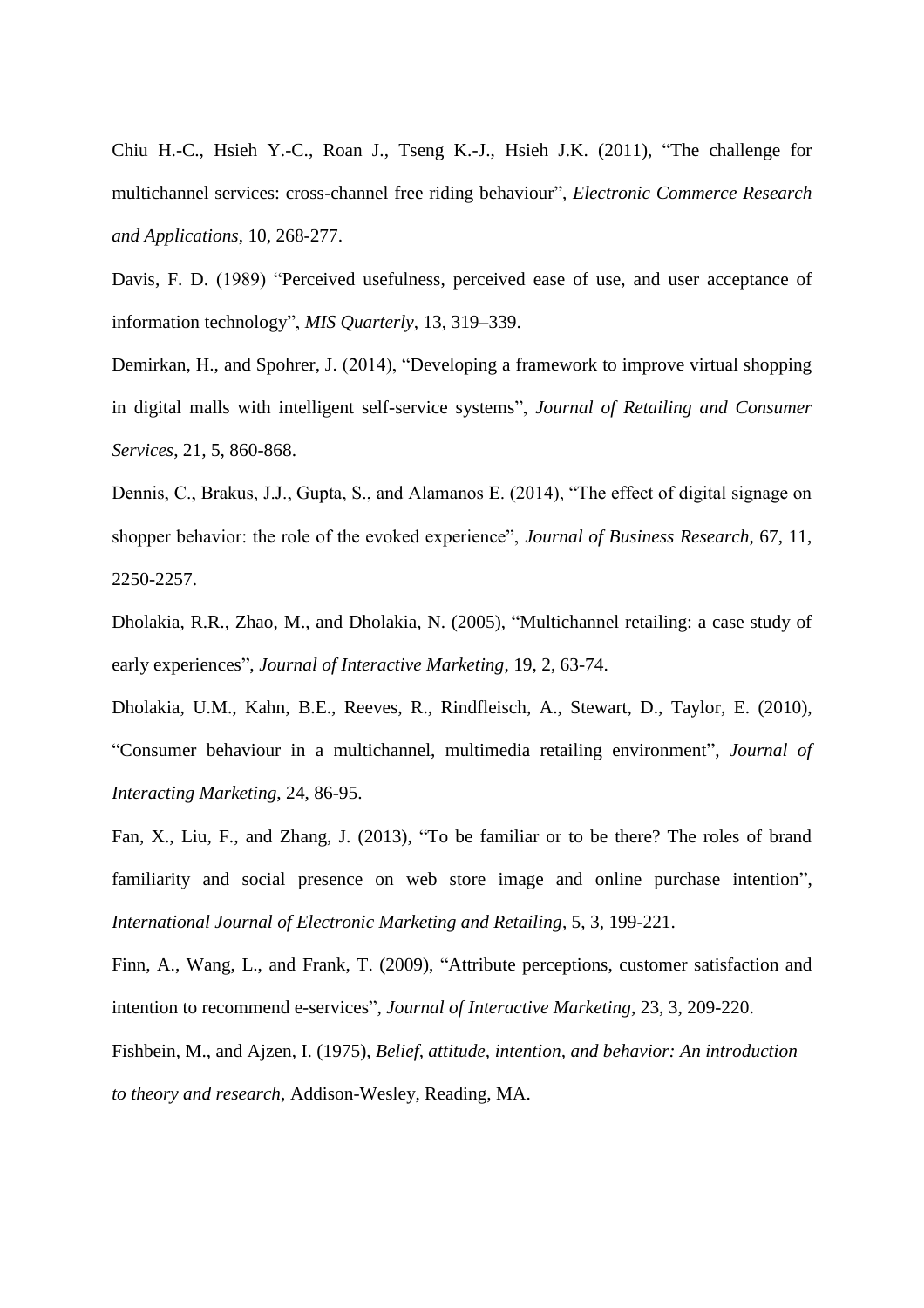Floh, A., and Madlberger, M. (2013), "The role of atmospheric cues in online impulse-buying behaviour", *Electronic Commerce Research and Applications*, 12, 6, 425-439.

Gao, L., and Bai X. (2014), "Online consumer behaviour and its relationship to website atmospheric induced flow: insights into online travel agencies in China", *Journal of Retailing and Consumer Services*, 21, 653-665.

Grewal, D., Baker, J., Levy, M., and Voss, G.B. (2003), "The effects of wait expectations and store atmosphere evaluations on patronage intentions in service-intensive retail stores", *Journal of Retailing*, 79, 4, 259-268.

Groppel-Klein, A. (2005), "Arousal and consumer in-store behaviour", *Brain Research Bullettin*, 67, 5, 428-437.

Herhausen, D., Schogel, M., and Schulten, M. (2012), "Steering customers to the online channel: the influence of personal relationships, learning investments, and attitude toward the firm", *Journal of Retailing and Consumer Services*, 19, 3, 368-379.

Heitz-Spahn, S. (2013), "Cross-channel free riding consumer behaviour in a multichannel environment: an investigation of shopping motives, sociodemographics and product categories", *Journal of Retailing and Consumer Service*, 20, 570-578.

Hsieh, Y.-C., Roan, J., Pant, A., Hsieh, J.-K., Chen, W.-Y., Lee, M., and Chiu, H.-C. (2012), "All for one but does one strategy work for all? Building consumer loyalty in multi-channel distribution", *Managing Service Quality*, 22, 3, 310-335.

Jin, B., and Kim, J. (2010), "Multichannel versus pure e-tailers in Korea: evaluation of online store attributes and their impact on e-loyalty", *The International Review of Retail, Distribution and Consumer Research*, 20, 2, 217-236.

Keeling, K., Keeling, D., and McGoldrick, P. (2013), "Retail relationships in a digital age", *Journal of Business Research*, 66, 847–855.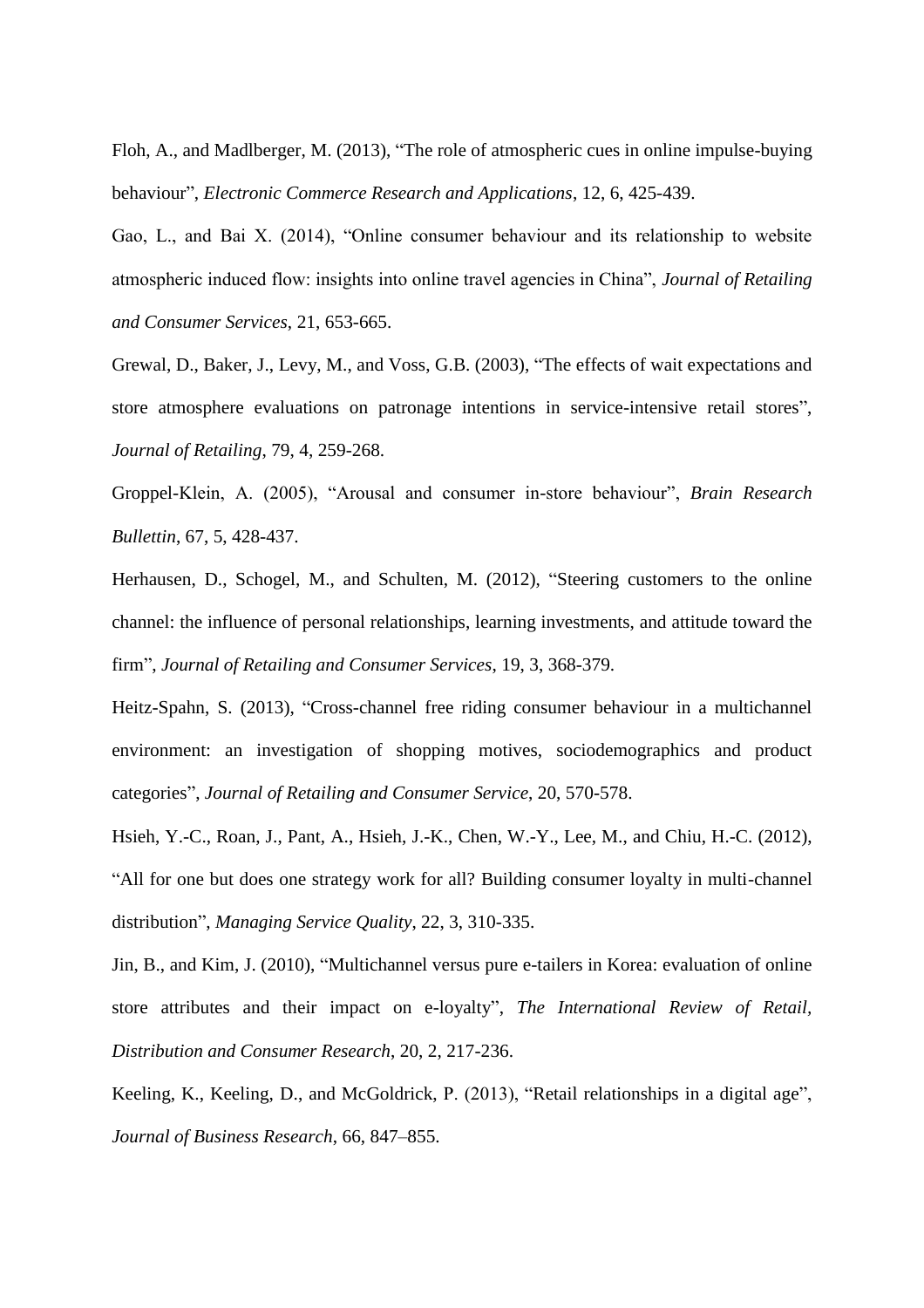Keller, K.L. (2010), "Brand Equity Management in a multichannel, multimedia retail environment", *Journal of Interactive Marketing*, 24, 58-70.

Kim, J., and Park, J. (2005), "A consumer shopping channel extension model: attitude shift toward the online store", *Journal of Fashion Marketing and Management*, 9, 1, 106-121.

Kim, J.-E., Ju, H.W., and Johnson, K.K.P. (2009), "Sales associate's appearance: links to consumers' emotions, store image, and purchases", *Journal of Retailing and Consumer Services*, 16, 5, 407-413.

Kim, H., and Lennon, S.J. (2010), "E-atmosphere, emotional, and behavioural responses", *Journal of Fashion Marketing and Management*, 14, 3, 412-428.

Kumar, V. (2010), "A customer lifetime value-based approach to marketing in the multichannel, multimedia retailing environment", *Journal of Interactive Marketing*, 24, 71- 85.

Li, J.-G. T., Kim, J.-O., and Lee, S.Y. (2009), "An empirical examination of perceived retail crowding, emotions and retail outcomes", *The Service Industries Journal*, 29, 5, 635-652.

Neslin, S.A., Grewal, D., Leghorn, R., Shankar, V., Teerling, M.L., Tomas, J.S., and Verhoef

P.C. (2006), "Challenges and opportunities in multichannel customer management", *Journal of Service Research*, 9, 2, 95-112.

Neslin, S.A., and Shankar, V. (2009), "Key issues in multichannel customer management: current knowledge and future directions", *Journal of Interactive Marketing*, 23, 70-81.

Noon, B.M., and Mattila, A.S (2009), "Consumer reaction to crowding for extended service encounters", *Managing Service Quality*, 19, 1, 31-41.

Oh, L.-B., Teo, H.-H., and Sambamurthy, V. (2012), "The effects of retail channel integration through the use of information technologies on firm performance", *Journal of Operations Management*, 30, 368-381.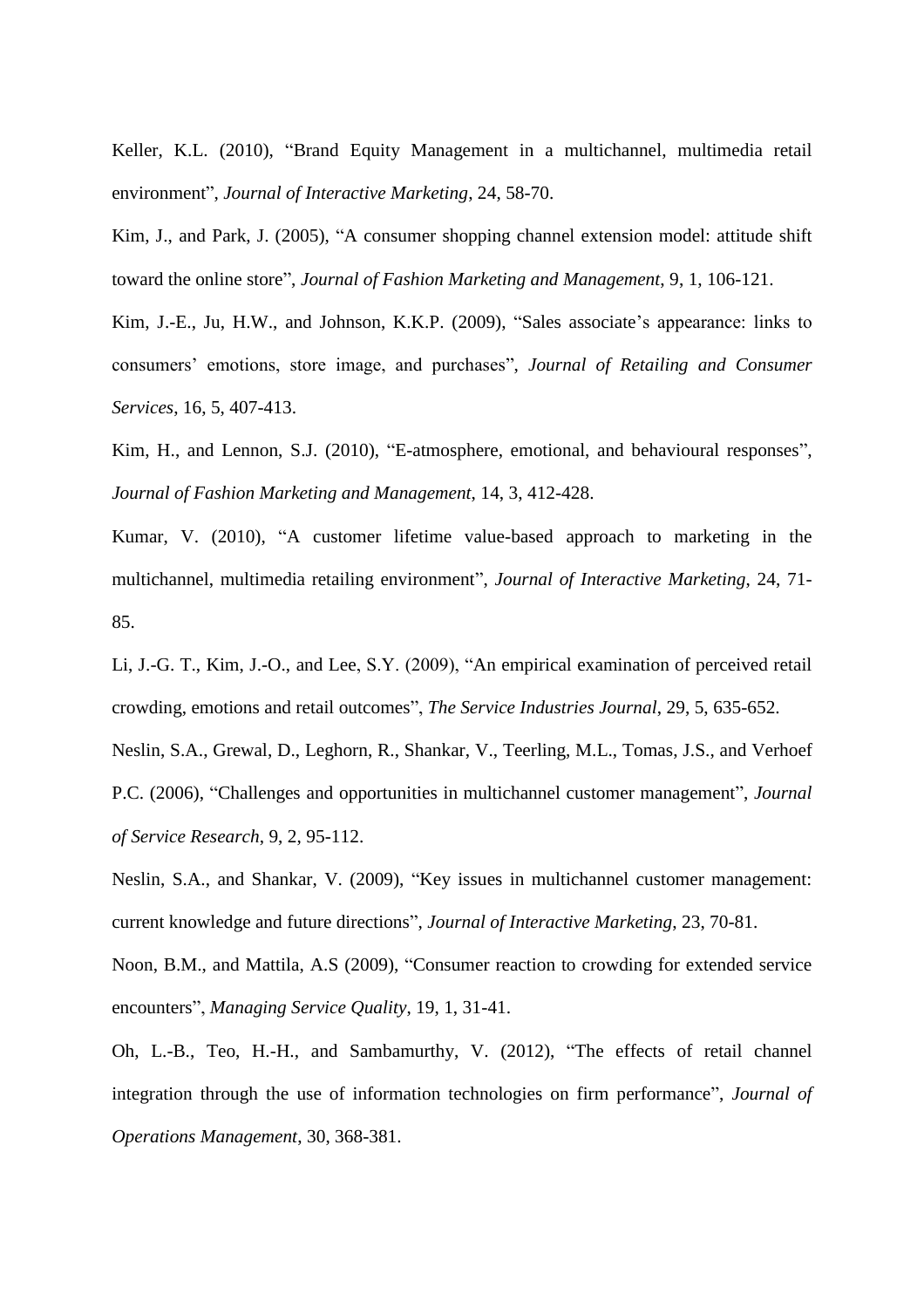Pantano, E. (2014), "Innovation drivers in retail industry", *International Journal of Information Management*, 34, 344-350.

Pantano, E., and Timmermans, H. (2014), "What is smart for retailing?", *Procedia Environmental Sciences*, 22, 101-107.

Pantano, E., and Viassone, M. (2014), "Demand pull and technology push perspective in technology-based innovations for the points of sale: the retailers evaluation", *Journal of Retailing and Consumer Services*, 21, 1, 43-47.

Pantano, E., and Viassone, M. (2012), "Consumers' expectation of innovation: shift retail strategies for more attractive points of sale", *International Journal of Digital Content Technology and its Applications*, 6, 21, 455-461.

Poncin, I., and Momoun, M.S.B. (2014), "The impact of "e-atmospherics" on physical stores", *Journal of Retailing and Consumer Service*, 21, 5, 851-859.

Porat, T., Liss, R., and Tractinsky, N. (2007), "E-store design: the influence of e-store design and product type on consumers'emotions and attitudes", *Lecture Notes on Computer Science,* 4553, 4, 712-721.

Reynolds, K.E., (1999), "Customer benefits and company consequences of customersalesperson relationship in retailing", *Journal of Retailing*, 75(1), pp. 11-32.

Schmitt, B., and Zarantonello, L. (2013), "Consumer experience and experimental marketing: a critical review", *Review of Marketing Research*, 10, 25-61.

Seck, A.M., and Philippe, J. (2013), "Service encounter in multi-channel distribution context: virtual and face-to-face interactions and consumer satisfaction", *The Service Industries Journal*, 33, 6, 565-579.

Sousa, R., and Voss, C.R. (2006), "Service quality in multichannel services employing virtual channels", *Journal of Service Research*, 8, 4, 356-371.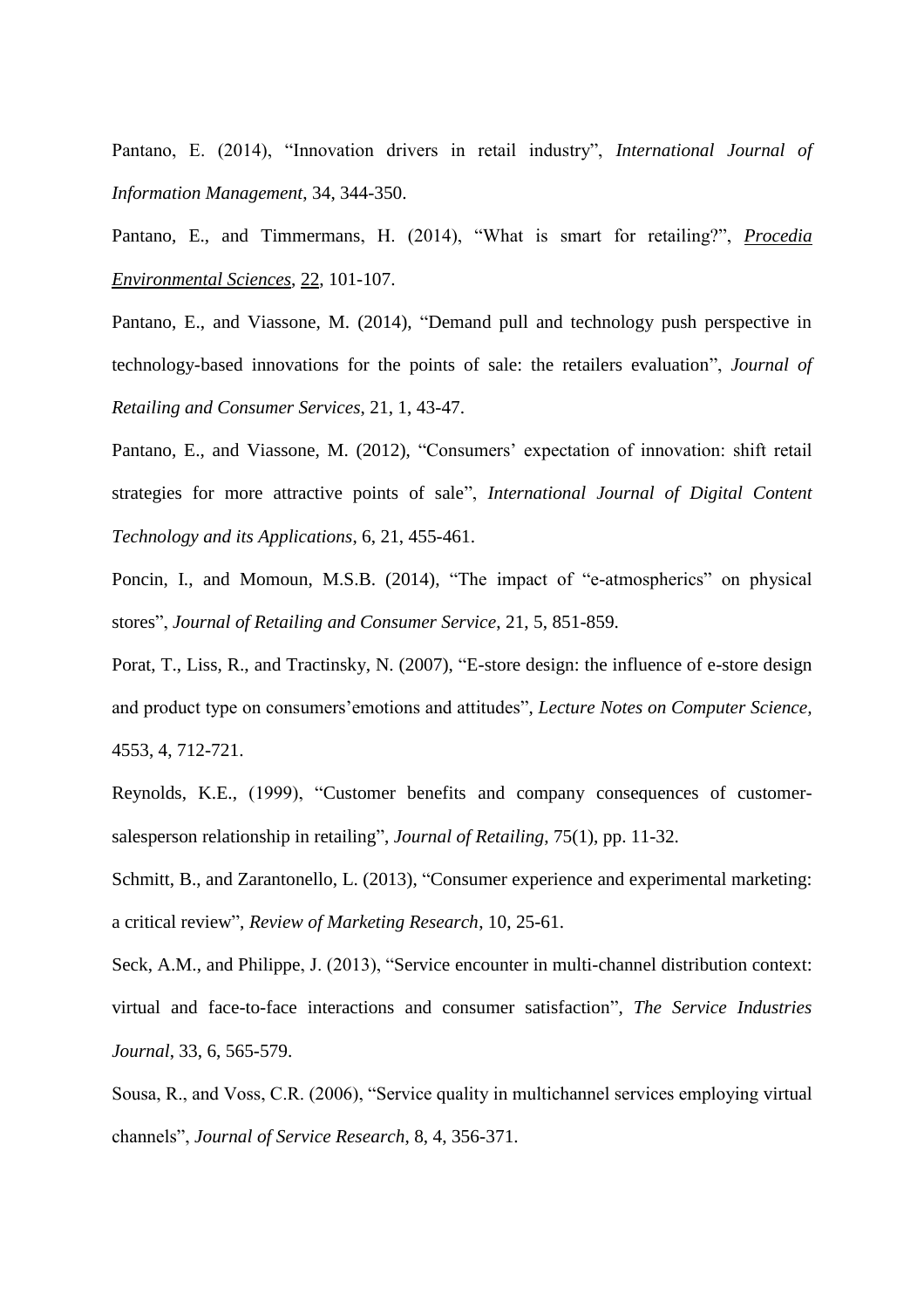Spies, K., Hesse, F., and Loesch, K. (1997), "Store atmosphere, mood and purchasing behavior", *International Journal of Research in Marketing*, 14, 1, 1-17.

Taylor, D., and Strutton, D. (2011), "Has e-marketing come of age? Modeling historical influences on post-adoption era Internet consumer behaviors", *Journal of Business Research*, 63, 950–956.

Van Riel, A.C.R., Semeijn, J., Ribbink, D., and Bomert-Peters, Y. (2012), "Waiting for service at the checkout: negative emotional responses, store image and overall satisfaction", *Journal of Service Management*, 23, 2, 144-169.

Verhoef, P., Neslin, S.A., and Vroomen, B. (2007), "Multichannel customer management: understanding the research-shopper phenomenon", *International Journal of Research in Marketing*, 24, 129-148.

Vrechopoulos, A.P. (2010), "Who controls store atmosphere customization in electronic retailing?", *International Journal of Retail & Distribution Management*, 38, 7, 518-537.

Wagner, G., Schramm-Klein, H., and Steinmann, S. (2013), "Effects of cross-channel synergies and complementarity in a multichannel e-commerce system: an investigation of the interrelation of e-commerce, m-commerce and IETV-commerce", *The international Review of Retail, Distribution and Consumer Research*, 23, 5, 571-581.

Wallace, D.W., Giese, J.L., and Johnson, J.L. (2004), "Customer retailer loyalty in the context of multiple channel strategies", *Journal of Retailing*, 80, 249-263.

White, R., Joseph-Mathews, S., and Voorhees, C.M. (2013), "The effects of service on multichannel retailers' brand equity", *Journal of Services Marketing*, 27, 4, 259-270.

Wiertz, C., de Ruyter, K., Keen, C., and Streukens, S. (2004) "Cooperating for service excellence in multichannel service systems: an empirical assessment", *Journal of Business Research*, 57, 4, 424-436.